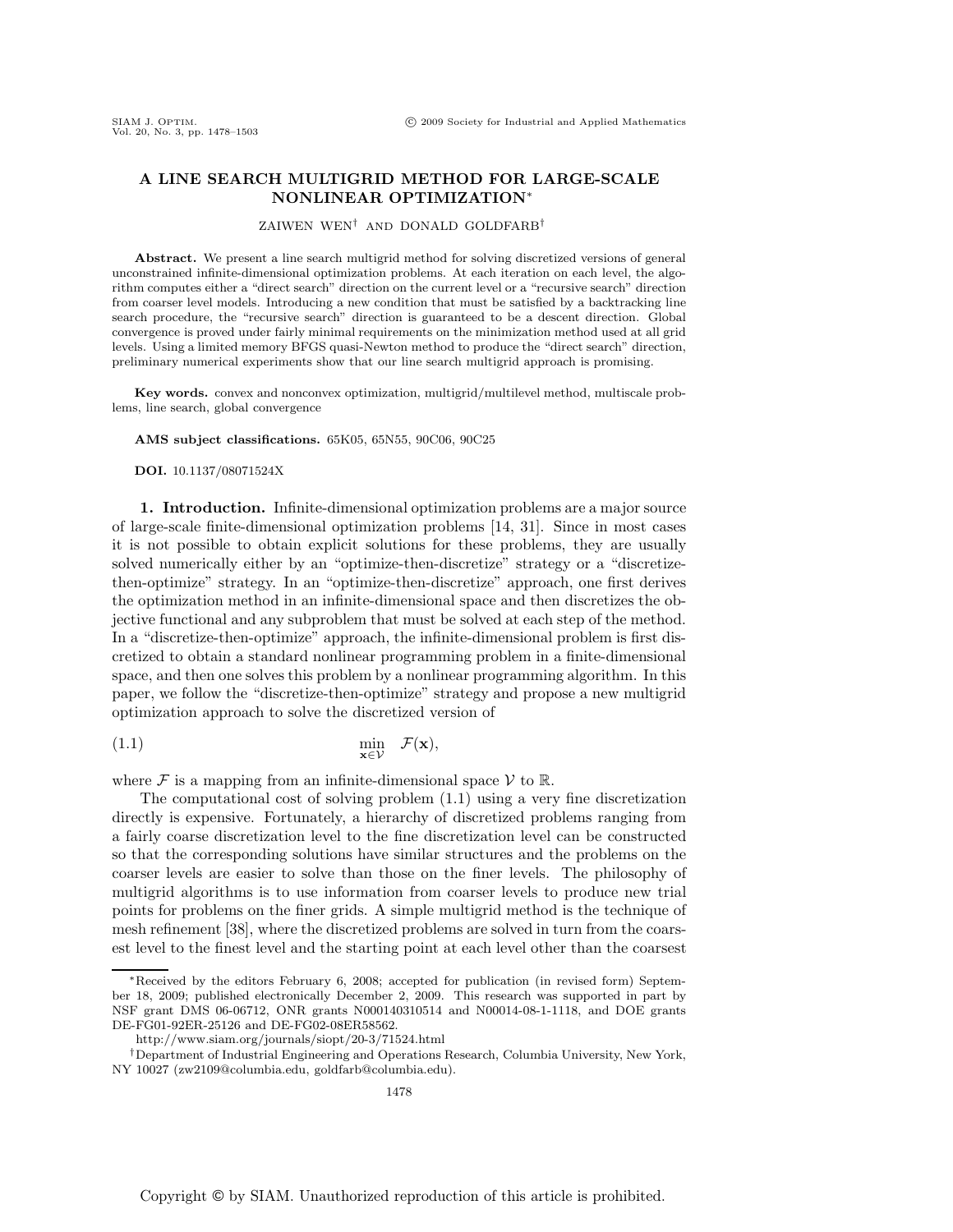is obtained by prolongating the solution obtained at the previous (i.e., next coarser) level. Multigrid methods [8, 10, 11, 23, 29, 38, 40, 41] have been used very successfully to solve linear elliptic partial differential equations (PDEs). In this approach, coarser grid corrections are recursively imbedded in an iterative process, in combination with so-called relaxation or smoothing steps, to accelerate the convergence on the target grid. Several extensions of the multigrid approach to nonlinear PDEs have been proposed and extensively studied. One such extension, usually referred to as global linearization [24, 38], uses the multigrid method within Newton's method for nonlinear equations to solve the system of linear equations that provides the Newton step at each iteration. Another extension, referred to as local linearization, special cases of which are the full approximation scheme (FAS) [9, 38] and the closely related nonlinear multigrid method (NMGM) [23, 38], applies the multigrid methodology directly to the original system of nonlinear equations and its corresponding system of nonlinear residual equations. A combination of global and local linearization is studied in [42], and a projection multilevel method is proposed for quasi-linear elliptic PDEs in [27, 28, 30], where the system of nonlinear equations is reformulated as a least-squares problem.

Multigrid methods for infinite-dimensional optimization problems have also received considerable attention  $[1, 2, 3, 5, 6, 15, 37]$ . However, until recently the essential thrust of these methods has been based on employing multigrid methods for solving the nonlinear equations derived from the optimality conditions for either the original problem (1.1) or its discretized version. In a new approach, Nash (see [25, 26, 33]) proposed a multigrid optimization framework for solving convex infinite-dimensional optimization problems. A proof of the global convergence of Nash's method was given in [4]. This proof requires that at least one iteration of the optimization algorithm that is used at each level be performed either before going to or after returning from a coarser level during a multigrid cycle. These iterations are similar to prior smoothing or postsmoothing steps in multigrid methods for PDEs. Expanding on Nash's approach, Gratton, Sartenaer, and Toint [18, 19, 20] proposed a recursive trust region method that converges even for nonconvex problems to a first-order optimal point without doing such smoothing steps at each multigrid cycle. Alternative convergence results of the recursive trust region method under different assumptions were presented in [22].

In this paper, we propose an easily implementable line search multigrid optimization method under Nash's framework. Our algorithm depends on some *basic* iterative method, such as the steepest descent method, Newton's method, or a quasi-Newton method, and uses coarser grid steps recursively to accelerate the speed of the basic iterative scheme. The basic iterative method is used only when the coarser grid steps cannot satisfy certain criteria. By introducing an additional condition to a backtracking line search procedure, the step generated from the coarser levels is guaranteed to be a descent direction at the current level. We prove global convergence of our line search method without requiring it to take any "smoothing" steps in each multigrid cycle as multigrid algorithms do for PDEs. In our algorithm, smoothing steps are direct search steps of the basic method that are required to be taken before or after a recursive step. We also prove that the convergence rate is at least R-linear in the strictly convex case. Using a limited memory quasi-Newton method (L-BFGS) as the basic iterative scheme, our multigrid method is able to solve very large scale problems efficiently. Our use of L-BFGS is different from its use in the multisecant multigrid L-BFGS method in [21] since we do not derive the secant equation based on the multilevel structure.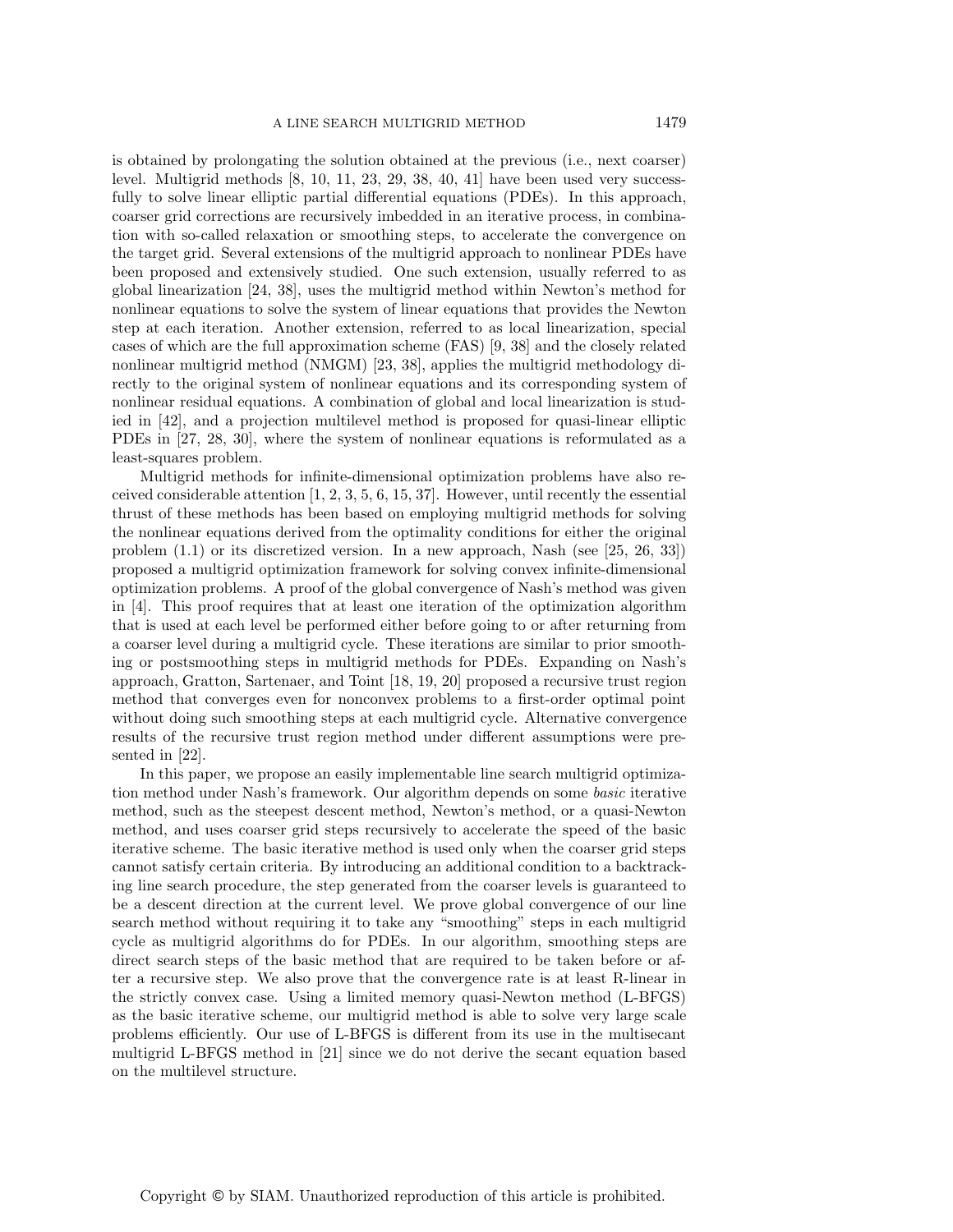This paper is organized as follows. In section 2.1, an easily implementable coarser level model is introduced and a line search multigrid optimization framework is proposed. Our line search procedure for the multigrid method for solving unconstrained nonconvex problems is developed in section 2.2. Proofs of global convergence and Rlinear convergence for uniformly convex problems are presented in section 3.1. Global convergence for general nonconvex functions is proved in section 3.2. In section 4, we discuss some techniques to enhance our mulitigrid method, including different ways to generate direct search directions and the use of a so-called *full multigrid* approach. Finally, preliminary numerical results are given in section 5.

We adopt the following notation in this paper:  $f_{\ell,k} := f_{\ell}(x_{\ell,k})$ , and  $\nabla f_{\ell,k} :=$  $\nabla f_{\ell}(x_{\ell,k})$ . Here  $x_{\ell,k}$  is a vector, where the first subscript  $\ell$  denotes the discretization level of the multigrid and the second subscript k denotes the iteration count. If a vector has only one subscript, as, for example,  $x_{\ell}$ , the subscript  $\ell$  either refers to the level of the multigrid, and thus  $x_{\ell}$  itself is a vector, or it refers the fact that  $x_{\ell}$  is the  $\ell$ th component of the vector x. When it is not clear from the context, we will point out the specific meaning. N is reserved for the index of the finest level and  $N_0$  for the coarsest level.

## **2. A line search multigrid method.**

**2.1.** A framework for multigrid optimization. Let  $V_{\ell}$  be a standard finite element space for V with the basis  $\{\phi_{\ell}^{(j)}\}_{j=1}^{n_{\ell}}$  at grid level  $\ell$ , where  $n_{\ell}$  is the dimension of  $V_{\ell}$ . In our framework, for consecutive coarser levels, we choose nested spaces, so that  $\mathcal{V}_{N_0} \subset \cdots \subset \mathcal{V}_{N-1} \subset \mathcal{V}_N \subset \mathcal{V}$ . Given  $\mathbf{x}_{\ell} \in \mathcal{V}_{\ell}$ , there exists a vector  $x_{\ell} =$  $(x^{(1)}_{\ell}, \ldots, x^{(n_{\ell})}_{\ell})$  $\mathbf{E}_{\ell}^{(n_{\ell})})^{\top} \in \mathbb{R}^{n_{\ell}}$  such that  $\mathbf{x}_{\ell} = \sum_{j=1}^{n_{\ell}} x_{\ell}^{(j)} \phi_{\ell}^{(j)}$ . Defining the discrete functional  $f_{\ell}$  as  $f_{\ell}(x_{\ell}) := \mathcal{F}(\mathbf{x}_{\ell}),$  the discretized version of problem  $(1.1)$  on level  $\ell$  is  $\min_{x_{\ell}} f_{\ell}(x_{\ell}).$ The main goal of this paper is to design a multigrid method for the finest level problem:

$$
\min_{x_N} f_N(x_N).
$$

Define  $R_{\ell}$  to be the restriction operator from level  $\ell$  to level  $\ell - 1$  and  $P_{\ell}$  to be the prolongation operator from level  $\ell - 1$  to level  $\ell$ . As in standard multigrid methods, we assume the following.

Assumption 2.1. The prolongation operator  $P_{\ell}$  and the restriction operator  $R_{\ell}$ satisfy

$$
\sigma_{\ell} P_{\ell} = R_{\ell}^{\top}.
$$

For simplicity, we take  $\sigma_{\ell} = 1$ , which does not affect our convergence analysis.

Line search algorithms iteratively generate a descent search direction and then search along this direction for a point at which the objective function is suitably reduced. Specifically, starting from the point  $x_{\ell,k}$  on level  $\ell$ , a line search algorithm determines the next point as  $x_{\ell,k+1} = x_{\ell,k} + \alpha_{\ell,k} d_{\ell,k}$ , where  $d_{\ell,k}$  is the search direction and  $\alpha_{\ell,k}$  is the step size. Our multigrid algorithm based on Nash's method [33, 25] alternates between two kinds of search directions, a *direct search* direction, which is generated on the current level, and a *recursive search* direction, which is generated from steps taken at coarser levels. The construction of these search directions depends on a *basic* iterative scheme, such as the steepest descent method, Newton's method, or a quasi-Newton method, on a single level. As we will see later, most of the computational cost of constructing a recursive direction comes from this basic iterative scheme. To ensure convergence and efficiency, some degree of coherence between the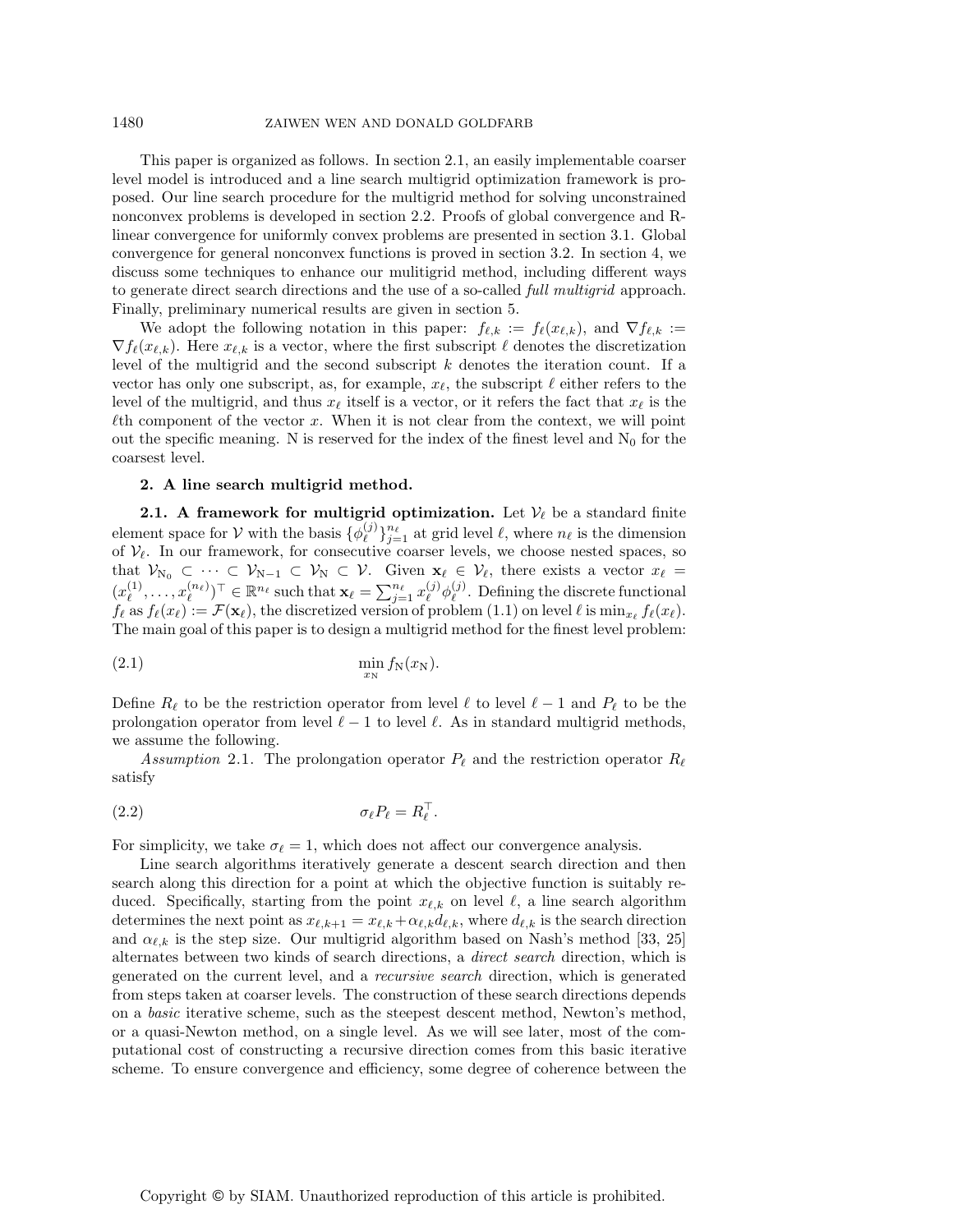problem at each level and the problem at the next coarser level must be enforced. Hence, the objective function at the coarse level  $\ell-1$  is not simply the discretized function  $f_{\ell-1}(x_{\ell-1}),$  but rather

(2.3) 
$$
\psi_{\ell-1}(x_{\ell-1}) = f_{\ell-1}(x_{\ell-1}) - (v_{\ell-1})^\top x_{\ell-1},
$$

where  $v_{\ell-1} = \nabla f_{\ell-1,0} - R_{\ell} g_{\ell,k}$  and we have used the notation that  $g_{\ell,k} = \nabla \psi_{\ell,k}$  $\nabla \psi_{\ell}(x_{\ell,k})$ . Furthermore, if we define  $v_N = 0$ , the model (2.3) can be naturally extended to all levels since the uppermost level model problem is exactly problem (2.1). Also, since the function model  $\psi_{\ell-1}$  depends on the point  $x_{\ell,k}$  at the next finer level  $\ell$ , it is different for different points. To simplify our notation, we omit this dependence of  $\psi_{\ell-1}(\cdot)$ 's on  $x_{\ell,k}$ , hopefully, without introducing any confusion. The same is true for all other quantities such as derivatives of the coarse level function  $\psi_{\ell-1}$ . Actually, the function (2.3) is a generalization of the coarse grid correction equation of the FAS scheme [38] in the context of optimization. This can be seen by noting the equivalence between the residual equation in the FAS scheme and the gradient of (2.3).

If a *recursive search* direction is chosen, we first move to the next coarser level  $\ell-1$  with an initial point  $x_{\ell-1,0} = R_{\ell}x_{\ell,k}$ . Next we compute the minimizer (or approximate minimizer)  $x_{\ell-1,i^*}$  of the coarse level problem  $\min_{x_{\ell-1}} \psi_{\ell-1}(x_{\ell-1}),$  where  $\psi_{\ell-1}$  is defined by (2.3) and the cumulative direction

(2.4) 
$$
\widetilde{d}_{\ell-1,i^*} = x_{\ell-1,i^*} - x_{\ell-1,0} = \sum_{i=0}^{i^*-1} \alpha_{\ell-1,i} d_{\ell-1,i},
$$

where  $\alpha_{\ell-1,i}$  and  $d_{\ell-1,i}$  are the step size and search direction, respectively, for the *i*th iteration on level  $\ell - 1$ . Here each search direction  $d_{\ell-1,i}$  from  $x_{\ell-1,i}$  to  $x_{\ell-1,i+1}$  for  $i = 0, \ldots, i^* - 1$  is also computed recursively whenever possible. Then we prolongate the direction  $d_{\ell-1,i^*}$  on level  $\ell-1$  back to level  $\ell$  to obtain the recursive search direction

$$
(2.5) \t d_{\ell,k} = P_{\ell} d_{\ell-1,i^*}.
$$

The following lemma gives some properties of this recursive scheme.

LEMMA 2.2. If the minimization on the coarse level  $\ell - 1$  starts from the initial  $point \ x_{\ell-1,0} \ = \ R_{\ell} x_{\ell,k}$  and stops at  $x_{\ell-1,i^*}$ , and the recursive direction is defined  $as$   $d_{\ell,k} = P_{\ell}d_{\ell-1,i^*}$ , where  $d_{\ell-1,i^*} = x_{\ell-1,i^*} - x_{\ell-1,0}$ , then the problems of the two *consecutive levels*  $\ell$  *and*  $\ell - 1$  *are first-order coherent in the sense that* 

(2.6) 
$$
g_{\ell-1,0} = R_{\ell} g_{\ell,k}, \quad (d_{\ell,k})^{\top} g_{\ell,k} = (\tilde{d}_{\ell-1,i^*})^{\top} g_{\ell-1,0}.
$$

 $Suppose \ f_{\ell-1}(x_{\ell-1}) \ \text{is a convex function and} \ \psi_{\ell-1}(x_{\ell-1,i^*}) \lt \psi_{\ell-1}(x_{\ell-1,0})$ ; then  $d_{\ell,k}$ is a descent direction, that is,  $(d_{\ell,k})^T g_{\ell,k} < 0$ . Moreover, the directional derivative  $(d_{\ell,k})$ <sup> $\mid g_{\ell,k}$ </sup> satisfies

(2.7) 
$$
-(d_{\ell,k})^{\top} g_{\ell,k} \geq \psi_{\ell-1,0} - \psi_{\ell-1,i^*}.
$$

*Proof*. The first part of (2.6) comes from the fact that

$$
g_{\ell-1,0} = \nabla f_{\ell-1,0} - v_{\ell-1} = \nabla f_{\ell-1,0} - \nabla f_{\ell-1,0} + R_{\ell} g_{\ell,k} = R_{\ell} g_{\ell,k}.
$$

This, together with (2.5) and (2.2) and our assumption that  $\sigma_{\ell} = 1$ , implies that

$$
(d_{\ell,k})^{\top} g_{\ell,k} = (P_{\ell} \widetilde{d}_{\ell-1,i^*})^{\top} g_{\ell,k} = (\widetilde{d}_{\ell-1,i^*})^{\top} R_{\ell} g_{\ell,k} = (\widetilde{d}_{\ell-1,i^*})^{\top} g_{\ell-1,0}.
$$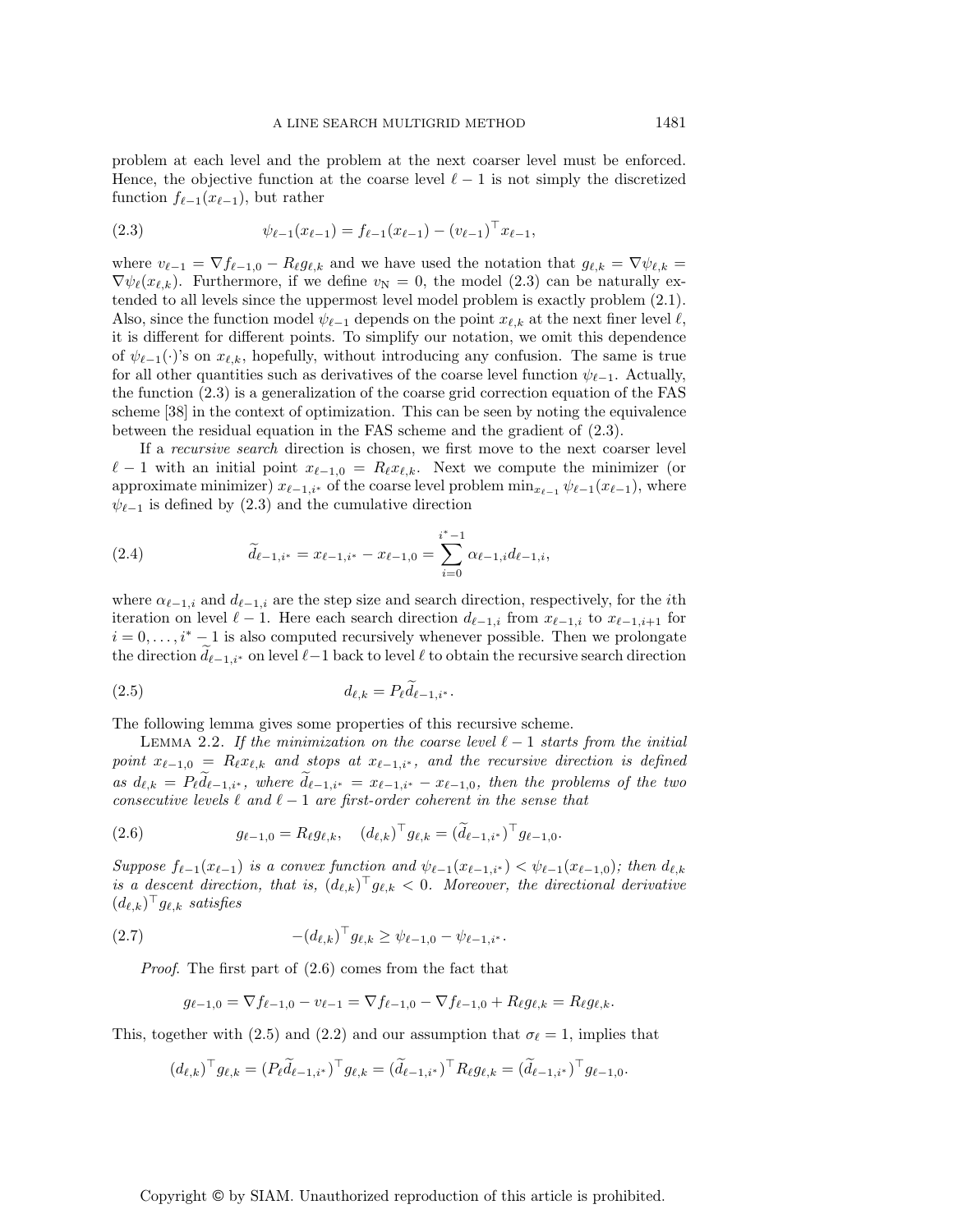If  $f_{\ell-1}(x_{\ell-1})$  is convex, then so is  $\psi_{\ell-1}(x_{\ell-1})$ ; hence

$$
(2.8) \qquad \psi_{\ell-1}(x_{\ell-1,i^*}) \ge \psi_{\ell-1}(x_{\ell-1,0}) + (x_{\ell-1,i^*} - x_{\ell-1,0})^\top g_{\ell-1,0}.
$$

Hence we conclude from (2.4) that inequality (2.7) holds. Then from the fact that  $\psi_{\ell-1}(x_{\ell-1,i^*}) < \psi_{\ell-1}(x_{\ell-1,0}),$  it follows that  $(d^*_{\ell-1})^{\dagger} g_{\ell-1,0} < 0.$ П

*Remark* 2.3. Lemma 2.2 shows that the coarser model  $\psi_{\ell-1}(x_{\ell-1})$  defined by (2.3) is a first-order approximation to the finer model  $\psi_{\ell}(x_{\ell})$ . The property (2.6) is essential for our line search procedure to construct a descent direction from steps taken on coarser levels. It is also possible to design a second-order coherent model using information about the Hessian. The requirement (2.6) on the function  $f_{\ell-1}(x_{\ell-1})$  is not restrictive; even  $f_{\ell-1}(x_{\ell-1}) := 0$  is possible. However, we use the discretization  $f_{\ell}(x_{\ell})$ of the continuous function on each level  $\ell$ , as this is a natural choice. Although Lemma 2.2 shows that the recursive direction  $d_{\ell,k}$  defined by (2.5) is a descent direction for convex problems, this is not the case in general for nonconvex problems.

We now specify conditions for when to choose a direct search direction on the current level. Specifically,  $d_{\ell,k}$  is computed directly on level  $\ell$  if

$$
(2.9) \t\t\t  $||R_{\ell}g_{\ell,k}|| < \kappa||g_{\ell,k}||$  or  $||R_{\ell}g_{\ell,k}|| < \epsilon_{\ell}$
$$

holds, where  $\kappa \in (0, \min(1, \min_{\ell} ||R_{\ell}||))$  and  $\epsilon_{\ell} \in (0, 1)$  is the tolerance on the firstorder optimality conditions on level  $\ell$ . The reason for this is that  $R_{\ell}g_{\ell,k}$  may be zero while  $g_{\ell,k}$  is not if  $g_{\ell,k}$  lies in the null space of  $R_{\ell}$ ; hence the current iterate appears to be a stationary point for  $\psi_{\ell-1}$  whereas it is not for  $\psi_{\ell}$ . These conditions were first used in the multigrid algorithm proposed in [19, 20, 18]. We also compute the search direction  $d_{\ell,k}$  directly if the current point  $x_{\ell,k}$  is very close to the point  $\tilde{x}_{\ell}$  at which the last recursive step on level  $\ell$  was initialized (i.e., if  $||x_{\ell,k} - \tilde{x}_{\ell}|| < \epsilon_x ||\tilde{x}_{\ell}||$ , where  $\epsilon_x \in (0, 1)$  as long as the algorithm has performed fewer than  $K_d$  consecutive direct search steps. The motivation for the first part of these conditions is that doing a new recursive step at this point will yield a result that is similar to what was obtained on the last recursive step.

Many unconstrained optimization algorithms can be used to compute a direct search direction. In particular, we are able to prove global convergence if this direction satisfies the following condition.

CONDITION 2.4. The step direction  $d_{\ell,k}$  satisfies

$$
(2.10) \t\t\t ||d_{\ell,k}|| \leq \beta_{\mathcal{D}} ||g_{\ell,k}|| \t and \t - (d_{\ell,k})^{\top} g_{\ell,k} \geq \eta_{\mathcal{D}} ||g_{\ell,k}||^2,
$$

*where*  $\beta_{\mathcal{D}}$  *and*  $\eta_{\mathcal{D}}$  *are positive constants.* 

We state our line search multigrid method formally in Algorithm 1 below. We will present our line search procedure for choosing the step size  $\alpha_{\ell,k}$  in subsection 2.2.

*Remark* 2.5. If a recursive step is taken, then the condition  $||R_{\ell}g_{\ell,k}|| \geq \kappa ||g_{\ell,k}||$ always holds (see Step 3.2 in Algorithm 1). We note that the recursive routine  $MLS(\cdot, \cdot)$  terminates if either the norm of the gradient at the current iterate is smaller than some prescribed tolerance  $\epsilon_{\ell}$  for the level  $\ell$  on which it is operating or the total number of iterations (direct or recursive) performed on that level exceeds some upper bound K. Routine  $MLS(\cdot, \cdot, \cdot)$  is also terminated if the acceptable step size  $\alpha_{\ell,k} < \xi$ , where  $\xi$  is a small constant, since this is an indication that it may not continue to make significant progress on the current level.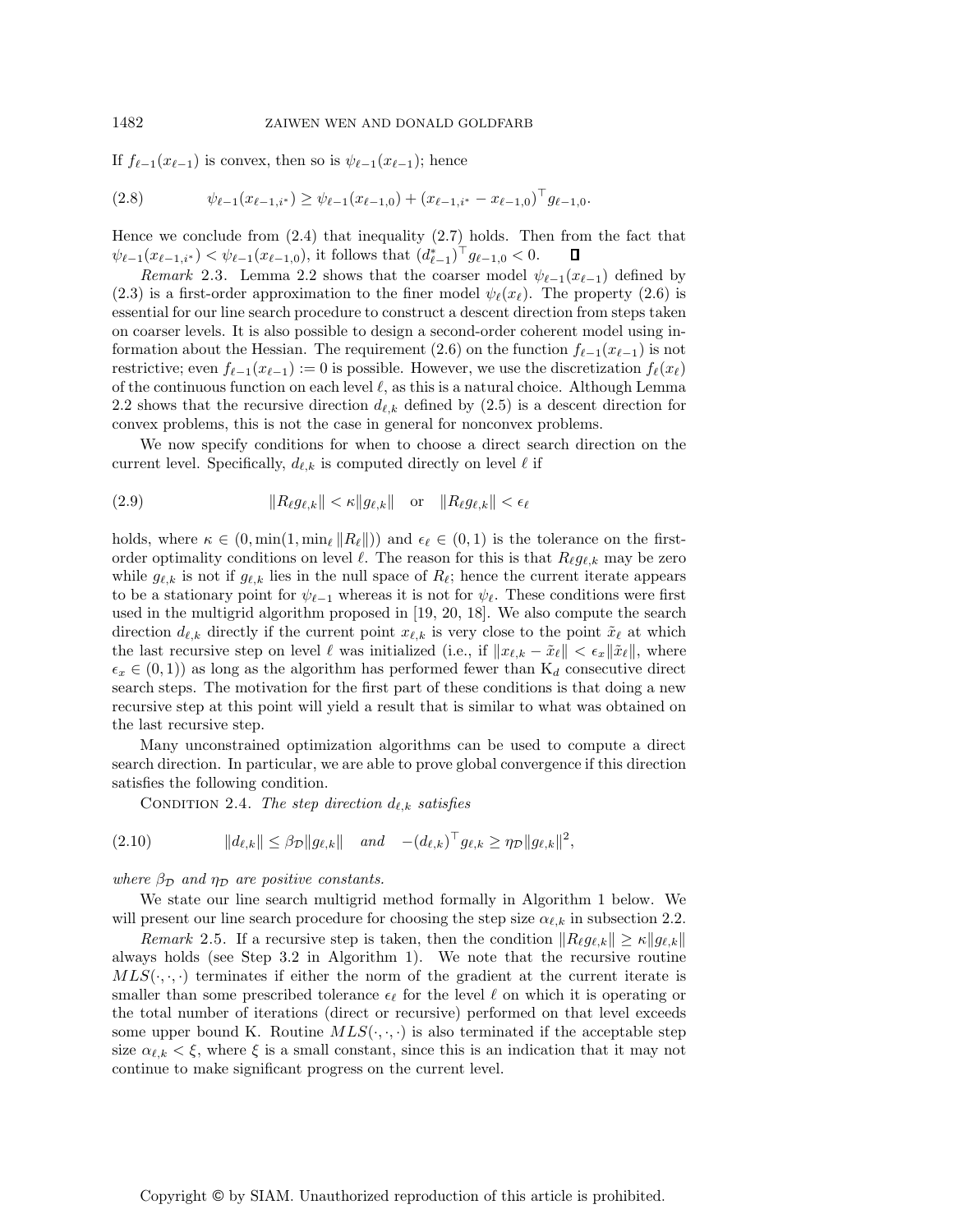ALGORITHM 1  $x_{\ell} = MLS(\ell, x_{\ell,0}, \tilde{g}_{\ell,0}).$ Step 1. Set  $\kappa, \epsilon_{\ell}(\ell = N_0, \ldots, N), \epsilon_x, \xi \in (0, 1)$ . Set integers K and K<sub>d</sub> with  $0 < K_d <$ K. Set  $q=0, \, \tilde{x}_{\ell}=\inf$ . Step 2. If  $\ell < N$ , compute  $v_{\ell} = \nabla f_{\ell,0} - \tilde{g}_{\ell,0}$  and set  $g_{\ell,0} = \tilde{g}_{\ell,0}$ ; ELSE set  $v_{\ell} = 0$  and compute  $g_{\ell,0} = \nabla f_{\ell,0}$ . Step 3. For  $k = 0, 1, 2, ...$ 3.1. IF  $||g_{\ell,k}|| \leq \epsilon_{\ell}$  or IF  $\ell < N$  and  $k \geq K$ , RETURN solution  $x_{\ell,k}$ ; 3.2. If  $\ell = N_0$  or  $||R_{\ell}g_{\ell,k}|| < \kappa ||g_{\ell,k}||$  or  $||R_{\ell}g_{\ell,k}|| < \epsilon_{\ell}$  or (both  $||x_{\ell,k} - \tilde{x}_{\ell}|| <$  $\epsilon_x \|\tilde{x}_\ell\|$  and  $q < K_d$ ) *-Direct Search Direction Computation.* Compute a descent search direction  $d_{\ell,k}$  on the current level. Set  $q =$ 

 $q + 1.$ 

Else

*-Recursive Search Direction Computation.* Call  $x_{\ell-1,i^*} = MLS(\ell-1, R_{\ell}x_{\ell,k}, R_{\ell}g_{\ell,k})$  to return a solution (or approximate solution)  $x_{\ell-1,i^*}$  of " $\min_{x_{\ell-1}} \psi_{\ell-1}(x_{\ell-1})$ ."

Compute  $d_{\ell,k} = P_{\ell}d_{\ell-1,i^*} = P_{\ell}(x_{\ell-1,i^*} - R_{\ell}x_{\ell,k})$ . Set  $q = 0$  and  $\tilde{x}_{\ell} =$  $x_{\ell,k}$ .

- 3.3. Call a line search procedure to obtain a step size  $\alpha_{\ell,k}$ .
- 3.4. Set  $x_{\ell,k+1} = x_{\ell,k} + \alpha_{\ell,k} d_{\ell,k}$ . If  $\alpha_{\ell,k} \leq \xi$  and  $\ell < N$ , RETURN solution  $x_{\ell,k+1}.$

**2.2. A new line search procedure.** Several approaches can be used to make sure that the recursive search direction is a descent direction. One method is to modify the coarse level function  $\psi_{\ell-1}$  by adding an additional quadratic term  $\lambda_{\ell-1} || x_{\ell-1}$  $x_{\ell-1,0}$ ||<sup>2</sup> so that the function

(2.11) 
$$
\widehat{\psi}_{\ell-1} = \psi_{\ell-1} + \lambda_{\ell-1} ||x_{\ell-1} - x_{\ell-1,0}||_2^2
$$

is convex, where  $\lambda_{\ell-1}$  is a sufficiently large parameter. Then solving the convex problem  $\min_{x_{\ell-1}} \psi_{\ell-1}$  provides a descent direction. It is difficult, however, to choose an appropriate parameter  $\lambda_{\ell-1}$ . An alternative (and related) approach is the recursive trust region method proposed in [20, 18] in which each subproblem is solved subject to a trust region constraint. The trust region ball is shrunk iteratively until the recursive search direction provides a sufficient reduction in the objective function on the finer level  $\ell$ . Essentially, this is equivalent to using  $(2.11)$  but with an automatic mechanism for determining an appropriate  $\lambda_{\ell-1}$ . This strategy may be expensive, especially on levels with a lot of variables, since the entire minimization sequence, as well as the computations on the coarser levels for recursive steps, will be discarded if the solution of the trust region subproblem does not yield a sufficient reduction in the model function.

We now describe our line search procedure based on a backtracking line search scheme [35, 36]. We choose two constants  $\rho_1$  and  $\rho_2$  such that  $0 < \rho_1 < \frac{1}{2}$  and  $1 - \rho_1 \leq \rho_2 \leq 1$ . If  $\ell$  is the finest level, we require that the step size  $\alpha_{\ell,k}$  along  $d_{\ell,k}$ satisfy the Armijo condition

$$
(2.12) \t\t \psi_{\ell}(x_{\ell,k} + \alpha_{\ell,k}d_{\ell,k}) \leq \psi_{\ell,k} + \rho_1 \alpha_{\ell,k} (g_{\ell,k})^{\perp} d_{\ell,k}.
$$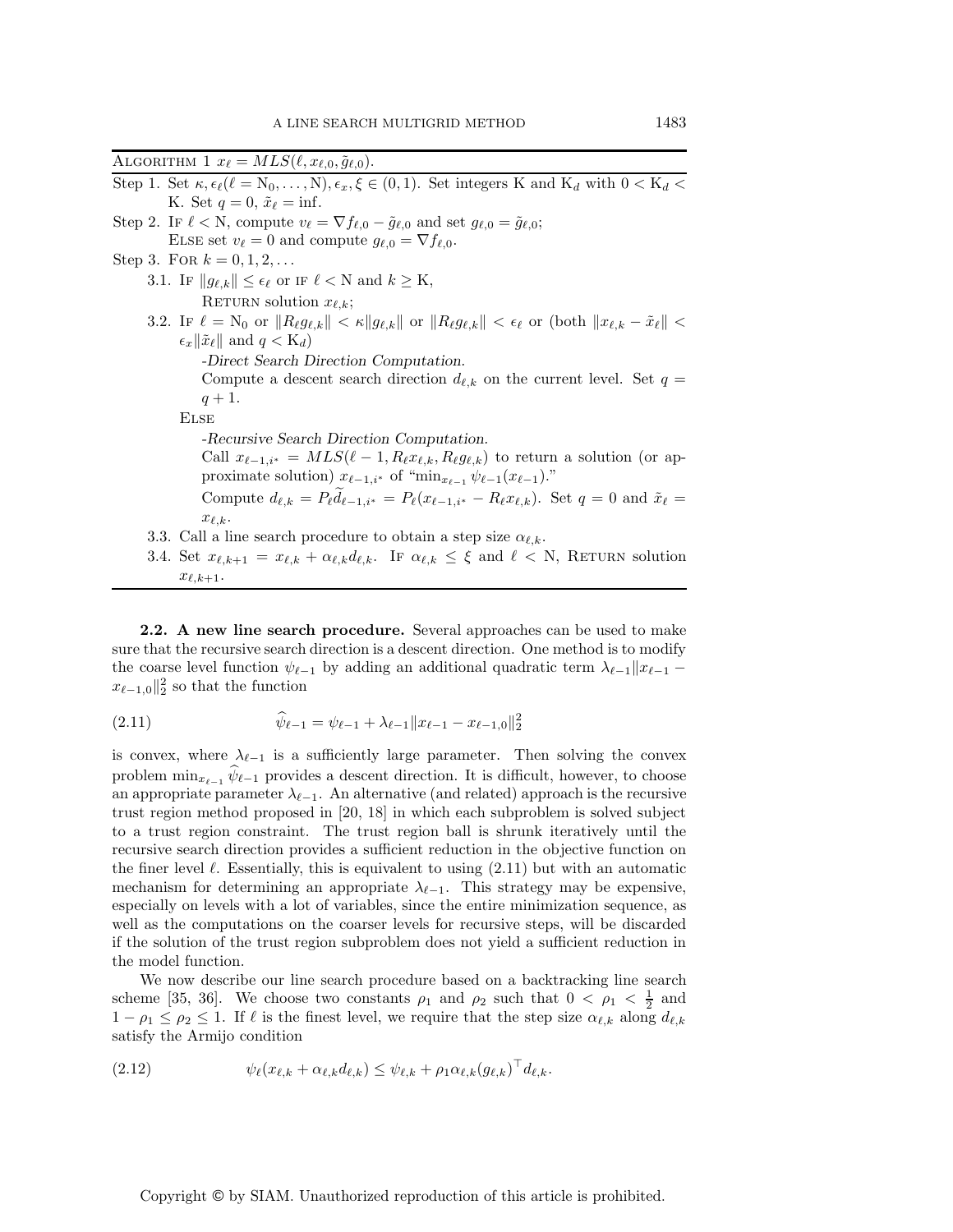If  $\ell$  is any level other than the finest level, we require that the step size  $\alpha_{\ell,k}$  along  $d_{\ell,k}$  also satisfy the condition

$$
(2.13) \t\t \psi_{\ell}(x_{\ell,k} + \alpha_{\ell,k}d_{\ell,k}) > \psi_{\ell,0} + \rho_2 g_{\ell,0}^{\perp}(x_{\ell,k} + \alpha_{\ell,k}d_{\ell,k} - x_{\ell,0}),
$$

in addition to the Armijo condition (2.12).

Note that condition (2.13) is similar to the Goldstein rule if  $k = 0$  and  $\rho_2 = 1 - \rho_1$ , i.e., on the first step in a minimization sequence at level  $\ell$ . However, its use here is very different. In the Goldstein rule, the inequality is based on the starting point of the current step on level  $\ell$  and ensures that the step is not too small. Here it is based on the initial point in the current minimization sequence on level  $\ell$  (i.e., at the start of a recursive step taken at level  $(\ell+1)$ , and it ensures that the decrease in the first-order Taylor series approximation to  $\psi_{\ell}(\cdot)$  obtained by taking the step  $x_{\ell,k+1} - x_{\ell,0}$  is at least as great as  $1/\rho_2$  times the decrease in  $\psi_{\ell}(\cdot)$  (i.e.,  $\psi_{\ell,k+1} - \psi_{\ell,0}$ ). It then follows from the first-order coherence relation (2.6) that the above statement also holds on level  $\ell + 1$ . Specifically, the following lemma tells us that if condition (2.13) holds for all steps on level  $\ell - 1$  during a recursive search step on level  $\ell$ , then the latter is a descent step on level  $\ell$ .

Lemma 2.6. *Suppose that a recursive search direction is computed by Algorithm* 1 at  $x_{\ell,k}$  on level  $\ell$ . If conditions (2.12) and (2.13) hold on the coarse level  $\ell-1$ *from iteration*  $i = 0$  *to*  $i^*$ , *then the recursive step*  $d_{\ell,k}^{(i)}$  $\ell_{\ell,k}^{(i)} = P_{\ell} d_{\ell-1,i}, \text{ where } d_{\ell-1,i} =$  $x_{\ell-1,i} - x_{\ell-1,0}$ , is a descent direction, and in particular,

(2.14) 
$$
-(g_{\ell,k})^{\top}d_{\ell,k}^{(i)} > \rho_2^{-1}(\psi_{\ell-1,0} - \psi_{\ell-1,i}).
$$

*Proof.* Since on level  $\ell - 1$  condition (2.13) can be rewritten as

(2.15) 
$$
\psi_{\ell-1}(x_{\ell-1,i}) > \psi_{\ell-1,0} + \rho_2 g_{\ell-1,0}^{\top} \tilde{d}_{\ell-1,i},
$$

and  $g_{\ell-1,0}^{\top} \tilde{d}_{\ell-1,i} = (R_{\ell} g_{\ell,k})^{\top} \tilde{d}_{\ell-1,i} = g_{\ell,k}^{\top} P_{\ell} \tilde{d}_{\ell-1,i}$ , it follows that the direction  $d_{\ell,k}^{(i)}$  $\binom{u}{\ell,k} =$  $P_{\ell}d_{\ell-1,i}$  satisfies (2.14).  $\Box$ 

To select a step size  $\alpha_{\ell,k}$  that satisfies these conditions, we use a traditional backtracking scheme in Algorithm 2.

| ALGORITHM 2 Backtracking Line Search.                                                                                                |
|--------------------------------------------------------------------------------------------------------------------------------------|
| Step 1. Given $\alpha_{\rho} > 0$ , $0 < \rho_1 < \frac{1}{2}$ and $1 - \rho_1 \le \rho_2 \le 1$ $(1 - \rho_1 \le \rho_2 < 1$ in the |
| nonconvex case). Let $\alpha^{(0)} = \alpha_o$ . Set $t = 0$ .                                                                       |
| Step 2. If $(\ell = N \text{ and condition } (2.12)$ is satisfied) or if $(\ell < N \text{ and both conditions})$                    |

(2.13) and (2.12) are satisfied), RETURN  $\alpha_{\ell,k} = \alpha^{(t)}$ . Step 3. Set  $\alpha^{(t+1)} = \tau \alpha^{(t)}$ , where  $\tau \in (0,1)$ . Set  $t = t + 1$  and go to Step 2.

The existence of a step size satisfying the Armijo condition (2.12) for a descent direction follows from the differentiability of  $\psi_{\ell}$  and the fact that  $d_{\ell,k}^{\perp} g_{\ell,k} < 0$ . Hence, the pure backtracking phase in Algorithm 2 when  $\ell = N$  is well defined. We now prove that there exists a step size that satisfies both conditions (2.12) and (2.13) when  $\ell < N$ .

LEMMA 2.7. *Suppose*  $\ell < N$  *and*  $\psi_{\ell}(x_{\ell})$  *is continuously differentiable. Let*  $d_{\ell,k}$  *be a* descent direction at  $x_{\ell,k}$  (i.e.,  $(g_{\ell,0})^{\top} d_{\ell,k} < 0$ ), and assume that  $\psi_{\ell}$  is bounded from *below along the ray*  $\{x_{\ell,k} + \alpha d_{\ell,k} \mid \alpha > 0\}$  *for all*  $k \geq 0$ *. Then if*  $0 < \rho_1 < \frac{1}{2}$  *and*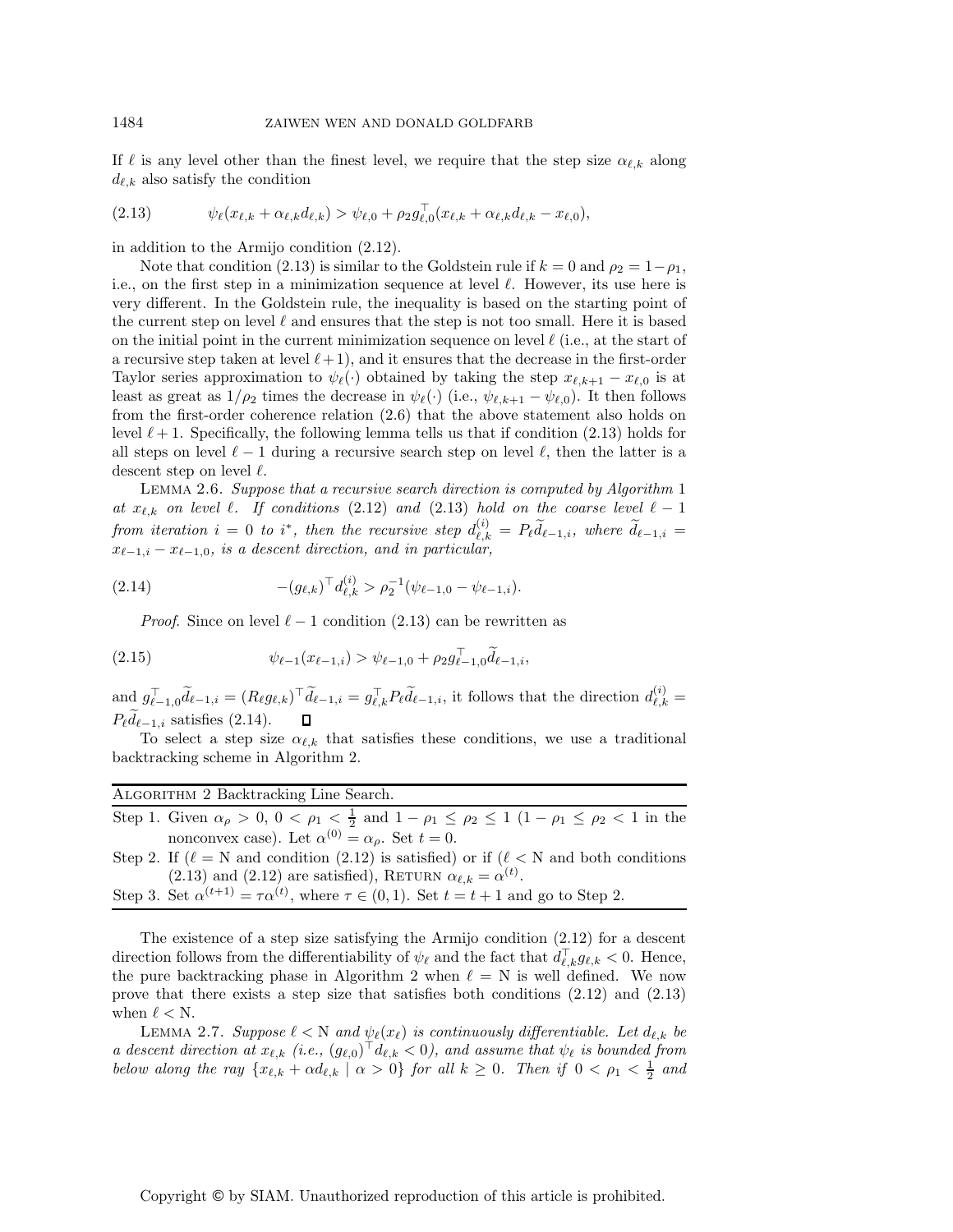

FIG. 2.1. An illustration of the line search procedure. If  $g_{\ell,0} = g_{\ell,0}^1$ , then the acceptable interval is  $[0, \alpha_5)$ . If  $g_{\ell,0} = g_{\ell,0}^2$ , then the acceptable interval is  $[0, \alpha_2) \cup (\alpha_4, \alpha_5]$ . If  $g_{\ell,0} = g_{\ell,0}^3$ , then the acceptable interval is  $[0, \alpha_1)$ .

 $1 - \rho_1 \leq \rho_2 \leq 1$ , there exist intervals of step lengths satisfying both conditions (2.12) *and* (2.13) *for all*  $k \geq 0$ *.* 

*Proof.* Since  $y_k(\alpha) = \psi_\ell(x_{\ell,k} + \alpha d_{\ell,k})$  is bounded from below for all  $\alpha > 0$  and since  $0 < \rho_1 < \frac{1}{2}$ , the line  $t_k(\alpha) = \psi_{\ell,k} + \rho_1 \alpha g_{\ell,k}^\top d_{\ell,k}$  must intersect the graph of  $y_k(\alpha)$ at least once, since for small enough  $\alpha > 0$ ,  $t_k(\alpha)$  lies above  $y_k(\alpha)$ , i.e.,  $t_k(\alpha) > y_k(\alpha)$ . Let  $\bar{\alpha} > 0$  be the smallest value of  $\alpha$  where this occurs. Define the term

(2.16) 
$$
\phi_{\ell,k} \stackrel{def}{=} \psi_{\ell,0} + \rho_2 g_{\ell,0}^{\top} (x_{\ell,k} - x_{\ell,0});
$$

then condition (2.13) can be rewritten as

$$
(2.17) \t\t \psi_{\ell}(x_{\ell,k} + \alpha_{\ell,k}d_{\ell,k}) > \phi_{\ell,k} + \alpha_{\ell,k}\rho_2 g_{\ell,0}^{\perp}d_{\ell,k}.
$$

If  $k = 0$ , then  $\psi_{\ell,k} = \phi_{\ell,k}$ . The line  $\hat{t}_0(\alpha) = \psi_{\ell,0} + \rho_2 \alpha(g_{\ell,0})^\top d_{\ell,0}$  lies below the line  $t_0(\alpha)$  since  $\rho_1 < \frac{1}{2} < 1 - \rho_1 \le \rho_2 \le 1$  but above  $y(\alpha)$  for small enough  $\alpha > 0$ . Therefore, the line  $\hat{t}_0(\alpha)$  must intersect the graph of  $y_0(\alpha)$  at least once. Let  $\alpha'$  be the smallest value of  $\alpha$  where this occurs. Clearly,  $0 < \alpha' < \bar{\alpha}$  and  $(\alpha', \bar{\alpha}]$  is an interval in which both conditions hold.

Suppose the lemma holds for iteration  $k - 1$ . We now prove that it also holds for iteration k. Since condition (2.13) is satisfied at iteration  $(\ell, k-1)$ , we obtain that

$$
\psi_{\ell,k} = \psi_{\ell}(x_{\ell,k-1} + \alpha_{\ell,k-1}d_{\ell,k-1})
$$
  
>  $\psi_{\ell,0} + \rho_2 g_{\ell,0}^{\top}(x_{\ell,k-1} + \alpha_{\ell,k-1}d_{\ell,k-1} - x_{\ell,0})$   
=  $\phi_{\ell,k}$ ,

which implies that there is an interval  $[0, \alpha'')$  with  $\alpha'' > 0$   $(\alpha''' = \infty$  is possible), in which the line  $\hat{t}_k(\alpha) = \phi_{\ell,k} + \alpha \rho_2 g_{\ell,0}^\top d_{\ell,k}$  lies below the graph of  $y_k(\alpha)$  no matter what the slope  $g_{\ell,0}^{\top}d_{\ell,k}$  of  $\hat{t}_k(\alpha)$  is. If  $\hat{t}_k(\alpha)$  intersects  $y_k(\alpha)$  at least once with the smallest intersecting value  $0 < \alpha'' < \alpha$ , then  $[0, \alpha'']$  is an interval in which both conditions hold. Otherwise, the line  $\hat{t}_k(\alpha)$  lies below  $y_k(\alpha)$  in  $[0, \alpha)$ , and this interval satisfies the requirement. Figure 2.1 illustrates several possible cases.  $\Box$ 

We note that if step sizes at level  $\ell - 1$  are chosen to satisfy commonly used line search conditions such as the Armijo–Wolfe conditions, the direction  $d_{\ell,k}$  may not be a descent direction.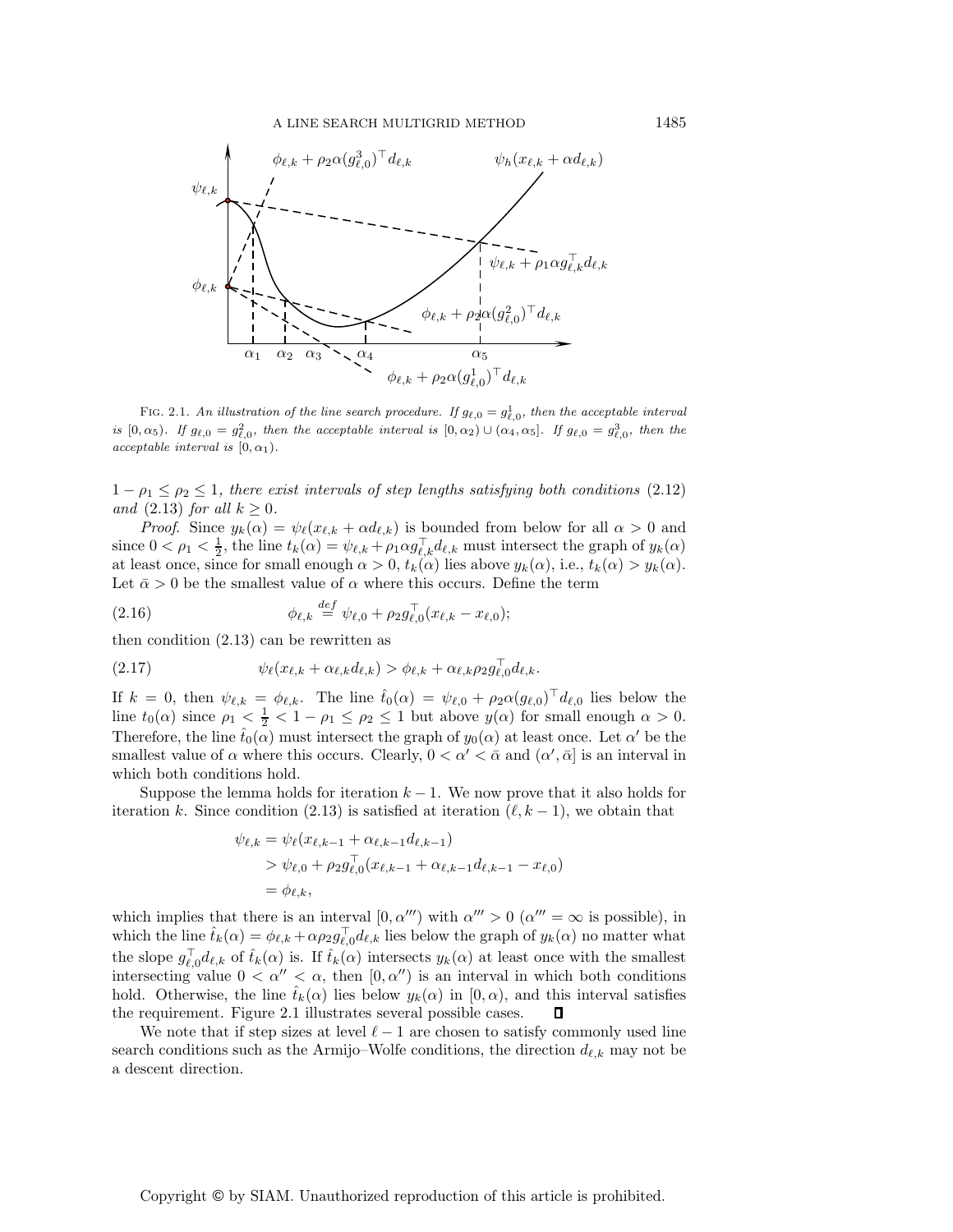### 1486 ZAIWEN WEN AND DONALD GOLDFARB

### **3. Convergence analysis.** Throughout this section, we define

(3.1) 
$$
\varpi := \max\{1, \max_{i=N_0,\dots,N} ||P_i||, \max_{i=N_0,\dots,N} ||R_i||\} < \infty
$$

and adopt some concepts and notation from [19, 20, 18]. We shall refer to the kth iteration on level  $\ell$  as iteration  $(\ell, k)$ . We define the iteration  $(\ell, k)$  as the predecessor of a minimization sequence that consists of all successive iterations on and below level  $\ell-1$  until a return is made to level  $\ell$ . For iteration  $(\ell, k)$ , we define the set

 $(3.2)$  $(k, k) := \{(j, t) \mid \text{iteration } (j, t) \text{ occurs within iteration } (\ell, k)\}.$ 

and define the deepest level in  $\mathcal{R}(\ell, k)$  by

(3.3) 
$$
p(\ell,k) := \min_{(j,t)\in\mathcal{R}(\ell,k)} j.
$$

We denote the subset of iterations  $(j, t) \in \mathcal{R}(\ell, k)$  for which  $d_{j,t}$  is a direct search direction by

(3.4) 
$$
\mathcal{D}(\ell,k) := \{(j,t) \in \mathcal{R}(\ell,k) \mid d_{j,t} \text{ is a direct search direction}\}.
$$

We also denote the Hessian of  $\psi_{\ell}$  by  $G_{\ell,k} = \nabla^2 \psi_{\ell,k} = \nabla^2 \psi_{\ell}(x_{\ell,k}).$ 

**3.1. Uniformly convex problems.** In this subsection, we consider Algorithm 1 with  $\rho_2 = 1$  under the following.

Assumption 3.1.  $f_{\ell}(x)$  is twice continuously differentiable and uniformly convex; that is, there exist constants  $0 < \chi_{\ell} < M_{\ell} < \infty$  such that

(3.5) 
$$
\chi_{\ell}||d||_2^2 \leq d^{\top}\nabla^2 f_{\ell}(x)d \leq M_{\ell}||d||_2^2 \text{ for all } d \in \mathbb{R}^{n_{\ell}}
$$

for all  $x \in \{x \mid f_{\ell}(x_{\ell}) \leq f_{\ell}(x_{\ell,0})\}$ . Moreover, let  $\chi = \min_{\ell} {\{\chi_{\ell}\}}$ ,  $M = \max_{\ell} {\{M_{\ell}\}}$ .

Since  $\psi_{\ell}(x)$  differs from  $f_{\ell}(x)$  only by a linear term, Assumption 3.1 also holds for  $\psi_{\ell}(x)$ . The following lemma shows that when  $\rho_2 = 1$ , condition (2.13) or equivalently (2.15) is always satisfied under Assumption 3.1.

LEMMA 3.2. Suppose  $\psi_{\ell}(x)$  satisfies Assumption 3.1. Then for any  $x_{\ell,k} \neq x_{\ell,0}$ , *condition* (2.13) *is always satisfied and Algorithm* 2 *is the traditional Armijo backtracking line search procedure.*

*Proof.* Since  $\psi_{\ell}(x)$  satisfies Assumption 3.1 and  $x_{\ell} \neq x_{\ell,0}$ ,

$$
\psi_{\ell}(x_{\ell}) \geq \psi_{\ell,0} + g_{\ell,0}^{\top}(x_{\ell} - x_{\ell,0}) + \frac{\chi}{2} ||x_{\ell} - x_{\ell,0}||^2
$$
  
>  $\psi_{\ell,0} + g_{\ell,0}^{\top}(x_{\ell} - x_{\ell,0}),$ 

which implies that condition (2.15) is always satisfied. O

The following theorem shows that the step size generated by the backtracking line search procedure is bounded from below.

THEOREM 3.3. Suppose that  $\psi_{\ell} \in C^1$ ,  $\nabla \psi_{\ell}$  is Lipschitz continuous with Lipschitz *constant*  $L_{\ell}$ ,  $\rho_1 \in (0,1)$ , and  $d_{\ell,k}$  is a descent direction at  $x_{\ell,k}$ . Then the Armijo *condition* (2.12) *is satisfied for all*  $\alpha \in [0, \hat{\alpha}]$ , where  $\hat{\alpha} = \frac{2(\rho_1 - 1)d_{\ell,k}g_{\ell,k}}{L_{\ell}||d_{\ell,k}||_2^2}$  and the step *size generated by the backtracking algorithm, Algorithm* 2*, terminates with*

(3.6) 
$$
\min\left(\alpha_{\rho}, \frac{2\tau(\rho_1 - 1)d_{\ell,k}^{\top}g_{\ell,k}}{L_{\ell}||d_{\ell,k}||_2^2}\right) \leq \alpha_{\ell,k} \leq \alpha_{\rho},
$$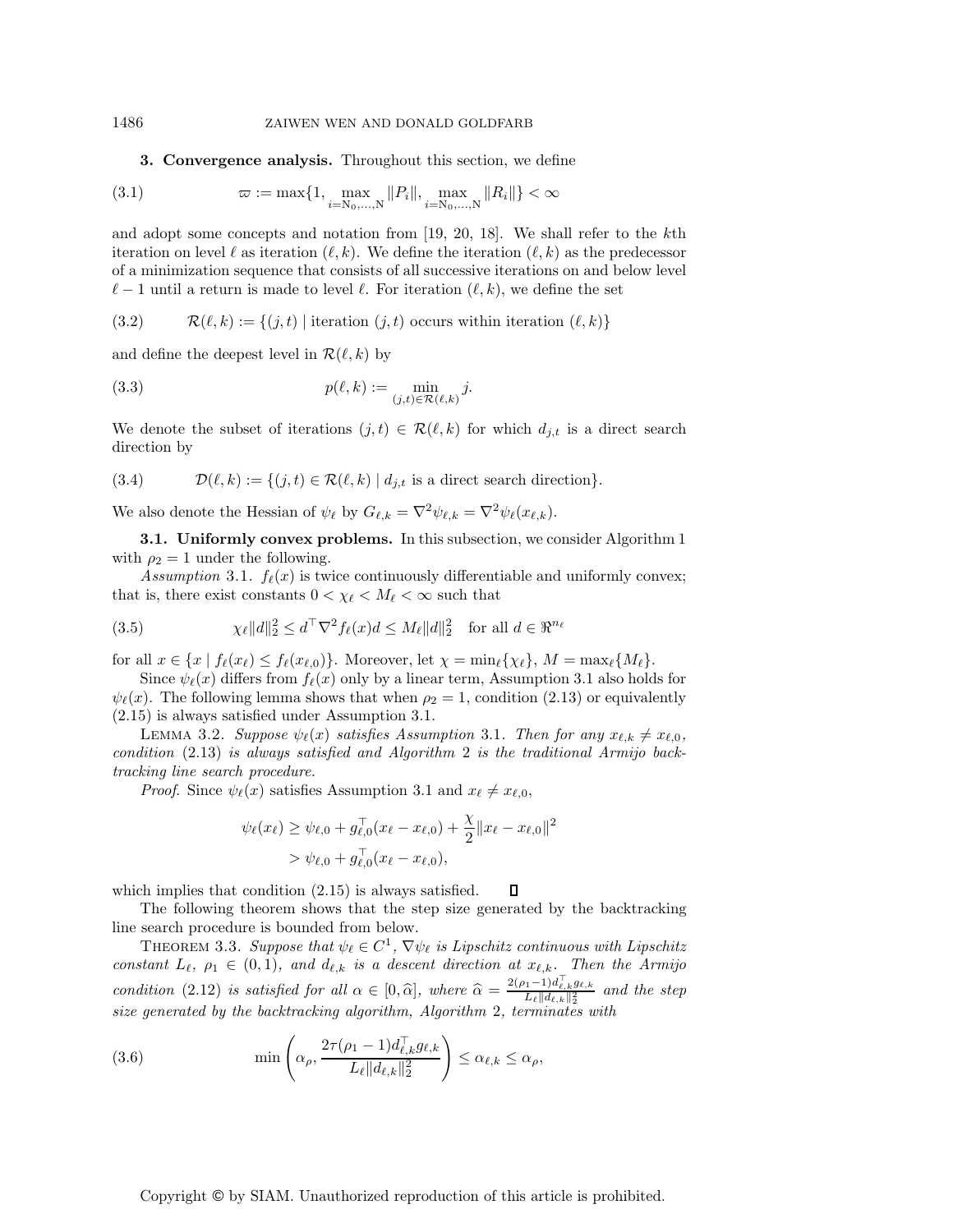*where*  $\tau$  *is the step size reduction parameter in Algorithm 2.* 

*Proof.* 1. Since  $\nabla \psi_{\ell}$  is Lipschitz continuous, it follows from Taylor's theorem (Theorem 1.2.22 in [36]) that

$$
\psi_{\ell}(x_{\ell,k} + \alpha d_{\ell,k}) \leq \psi_{\ell,k} + \alpha g_{\ell,k}^{\top} d_{\ell,k} + \frac{1}{2} L_{\ell} \alpha^2 \|d_{\ell,k}\|^2.
$$

Then for all  $\alpha \in [0, \hat{\alpha}]$ , we obtain

$$
\psi_{\ell}(x_{\ell,k} + \alpha d_{\ell,k}) \leq \psi_{\ell,k} + \alpha g_{\ell,k}^{\top} d_{\ell,k} + \alpha(\rho_1 - 1) g_{\ell,k}^{\top} d_{\ell,k},
$$

which implies that the Armijo condition (2.12) is satisfied for such  $\alpha$ .

2. Clearly, the initial step size  $\alpha_{\rho}$  is an upper bound on the step size  $\alpha_{\ell,k}$ . Since according to Lemma 3.2 only the Armijo condition (2.12) plays a role in Algorithm 2, the line search will terminate as soon as  $\alpha_{\ell,k} \leq \hat{\alpha}$ . If the initial step size  $\alpha_{\rho}$  satisfies<br>the Armijo condition, then  $\alpha_{\ell,k} = \alpha$ . If not, there is an iteration say the the such the Armijo condition, then  $\alpha_{\ell,k} = \alpha_{\rho}$ . If not, there is an iteration, say the tth, such that  $\alpha^{(t)} > \hat{\alpha} \ge \alpha^{(t+1)}$ . Then  $\alpha_{\ell,k} = \alpha^{(t+1)} = \tau \alpha^{(t)} > \tau \hat{\alpha}$ . Combining these two cases gives the required result  $\Box$ gives the required result.

The following lemmas give some useful properties of convex functions.

LEMMA 3.4 (see [36, Lemma 5.3.4]). *Suppose*  $f_{\ell}(x)$ *, and hence*  $\psi_{\ell}(x)$ *, satisfy Assumption* 3.1*.*

1. If  $\psi_{\ell}(y) \leq \psi_{\ell}(x)$ , then

(3.7) 
$$
\|\nabla \psi_{\ell}(x)\| \geq \frac{\chi}{2} \|y - x\|.
$$

2. *For all* x*,*

(3.8) 
$$
\frac{\chi}{2} \|x - x^*\|^2 \leq \psi_{\ell}(x) - \psi_{\ell}(x^*) \leq \frac{1}{\chi} \|\nabla \psi_{\ell}(x)\|^2,
$$

*where*  $x^*$  *is the unique minimizer of*  $\psi_{\ell}(x)$ *.* 

LEMMA 3.5 (see [36, Theorem 2.5.8]). *Suppose*  $\psi_{\ell}(x)$  *satisfies Assumption* 3.1. If α *is a step size that satisfies the Armijo condition* (2.12) *along a descent direction* d*, then the decrease of*  $\psi_{\ell}(x)$  *satisfies*  $\psi_{\ell}(x) - \psi_{\ell}(x + \alpha d) \geq c_1 ||\alpha d||^2$  with  $c_1 = \frac{\rho_1 \chi}{1 + \sqrt{M/\chi}}$ .

We will also make use of the following inequality.

LEMMA 3.6. Let  $d_1, d_2, \ldots, d_k$  be vectors in  $\mathbb{R}^n$ . Then  $\sum_{j=1}^k ||d_j||^2 \geq \frac{1}{k} \|\sum_{j=1}^k d_j\|^2$ . *Proof.* We prove this lemma by induction on k. The result is trivial if  $k = 1$ . Suppose the inequality is true for  $k - 1$ ; we now prove that it is also true for k:

$$
\sum_{j=1}^{k} ||d_j||^2 - \frac{1}{k} \left\| \sum_{j=1}^{k} d_j \right\|^2 \ge \frac{1}{k-1} \left\| \sum_{j=1}^{k-1} d_j \right\|^2 + ||d_k||^2
$$
  

$$
- \frac{1}{k} \left( \left\| \sum_{j=1}^{k-1} d_j \right\|^2 + ||d_k||^2 + 2 \left( \sum_{j=1}^{k-1} d_j \right)^{\top} d_k \right)
$$
  

$$
= \frac{1}{k} \left( \frac{1}{k-1} \left\| \sum_{j=1}^{k-1} d_j \right\|^2 + (k-1) ||d_k||^2 - 2 \left( \sum_{j=1}^{k-1} d_j \right)^{\top} d_k \right)
$$
  

$$
\ge 0,
$$

where the last inequality comes from the Cauchy–Schwarz inequality and the fact that  $\frac{1}{\epsilon}a^2 + \epsilon b^2 \ge 2ab$  for arbitrary scalars a and b and  $\epsilon > 0$ . This proves the lemma.  $\Box$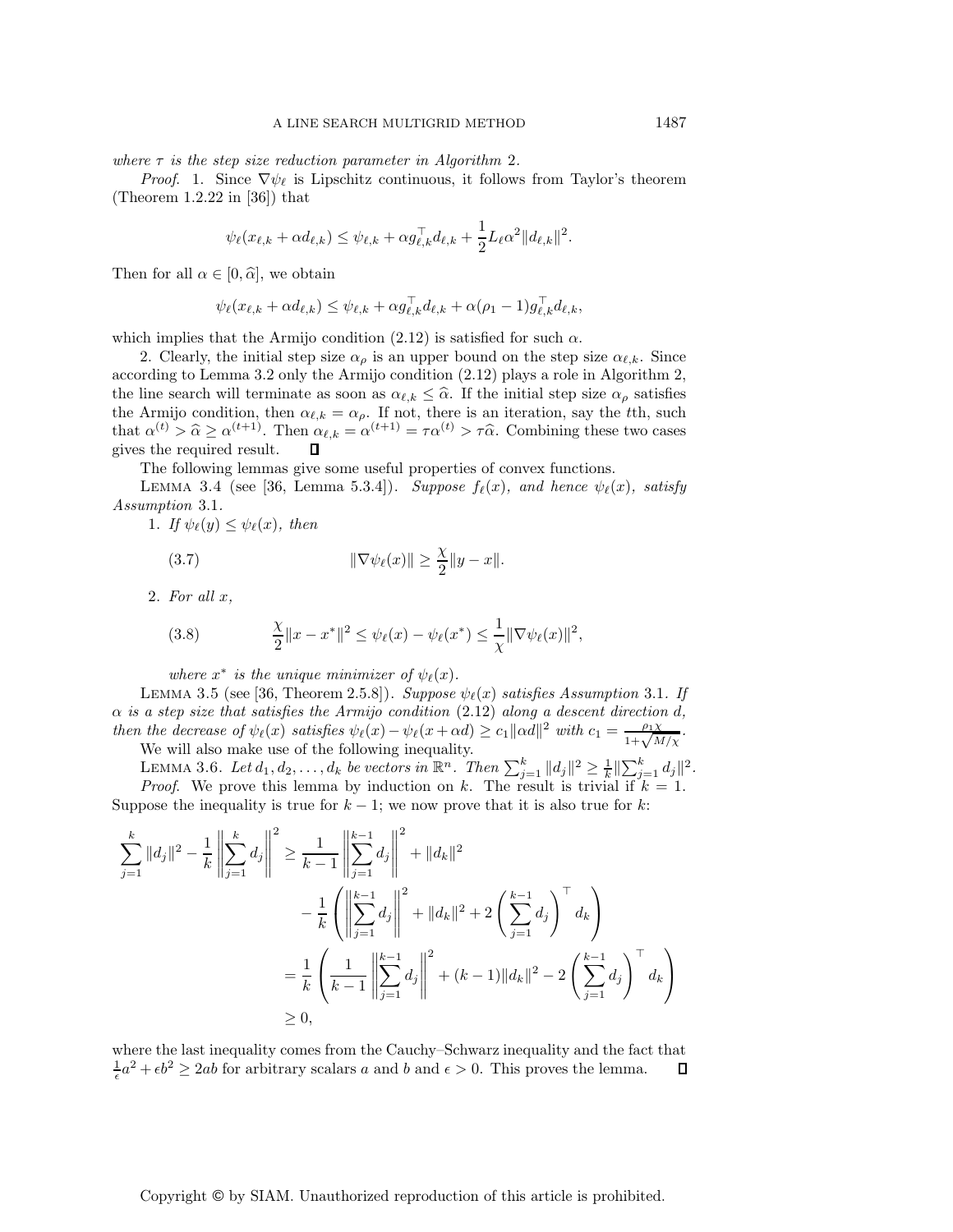### 1488 ZAIWEN WEN AND DONALD GOLDFARB

We now derive a lower bound on the step size for any search direction.

Lemma 3.7. *Suppose Condition* 2.4 *is satisfied by all direct search steps and Assumption* 3.1 *holds. Then the step size*  $\alpha_{j,t} \geq \alpha_{\mathcal{D}}$  *for*  $(j,t) \in \mathcal{D}(\ell, k)$  *and*  $\alpha_{j,t} \geq \alpha_{\mathcal{D}}$  $for (j,t) \in \mathcal{R}(\ell,k) \backslash \mathcal{D}(\ell,k),$  where

$$
\alpha_{\mathcal{D}} = \min\left(\alpha_{\rho}, \frac{2\tau(1-\rho_1)\eta_{\mathcal{D}}}{M\beta_{\mathcal{D}}^2}\right), \quad \alpha_{\mathcal{I}} = \min\left(\alpha_{\rho}, \frac{2\tau c_1(1-\rho_1)}{M\mathrm{K}\varpi^2}\right),\,
$$

*and* K*, specified in Algorithm* 1*, is the maximum number of iterations of the minimization sequence at level*  $j - 1$ *. Therefore,* 

(3.9) 
$$
\alpha_{j,t} \ge \alpha^* = \min\{\alpha_{\mathcal{D}}, \alpha_{\mathcal{I}}\}
$$

*for any*  $(j,t) \in \mathcal{R}(\ell, k)$ .

*Proof.* 1. Since  $\psi_{\ell}$  satisfies Assumption 3.1, it follows from Theorem 3.3 that the step size

(3.10) 
$$
\alpha_{j,t} \geq \min \left( \alpha_{\rho}, \frac{2\tau(\rho_1 - 1)d_{j,t}^{\top}g_{j,t}}{M||d_{j,t}||_2^2} \right),
$$

since the Lipschitz constant  $L_{\ell}$  can be taken to be M.

2. If iteration  $(j, t) \in \mathcal{D}(\ell, k)$  satisfies Condition 2.4, then it can be verified directly from (3.10) that  $\alpha_{j,t} \geq \alpha_{\mathcal{D}}$ .

3. Now consider iteration  $(j, t) \in \mathcal{R}(\ell, k) \backslash \mathcal{D}(\ell, k)$ . From inequality  $(2.7)$ , it follows that

$$
-(d_{j,t})^{\top} g_{j,t} \geq \psi_{j-1,0} - \psi_{j-1,i^*}.
$$

Since the sequence  $\{\psi_{j-1,i}\}\$ is monotonically decreasing, the reduction of the function value satisfies

$$
\psi_{j-1,0} - \psi_{j-1,i^*} \ge \sum_{k=0}^{i^*-1} \psi_{j-1,k} - \psi_{j-1,k+1}.
$$

Since  $\psi_{j-1}$  is uniformly convex, it follows from Lemma 3.5 that

$$
\psi_{j-1,k} - \psi_{j-1,k+1} \ge c_1 \|\alpha_{j-1,k} d_{j-1,k}\|^2.
$$

Using Lemma 3.6 and the fact that the total number of iterations at level  $\ell - 1$  is less than K, we have

$$
(3.11) \t - (d_{j,t})^\top g_{j,t} \ge c_1 \frac{1}{i^*} \left\| \sum_{k=0}^{i^*-1} \alpha_{j-1,k} d_{j-1,k} \right\|^2 \ge \frac{c_1}{K} \|d_{j-1}^*\|^2 \ge \frac{c_1}{K \varpi^2} \|d_{j,t}\|^2,
$$

where the last inequality comes from the fact that  $d_{j,t}$  is a prolongation of  $d_{j-1}^*$  and

$$
||d_{j,t}|| = ||P_j d_{j-1}^*|| \le ||P_j|| \, ||d_{j-1}^*|| \le \varpi ||d_{j-1}^*||.
$$

Therefore, combining (3.10) and (3.11), we obtain  $\alpha_{j,t} \geq \alpha_{\mathcal{I}}$ , which completes the proof.  $\Box$ proof.

*Remark* 3.8. We have shown in Lemma 2.2 that the recursive search direction is a descent direction. Therefore, for the convex case, the backtracking algorithm,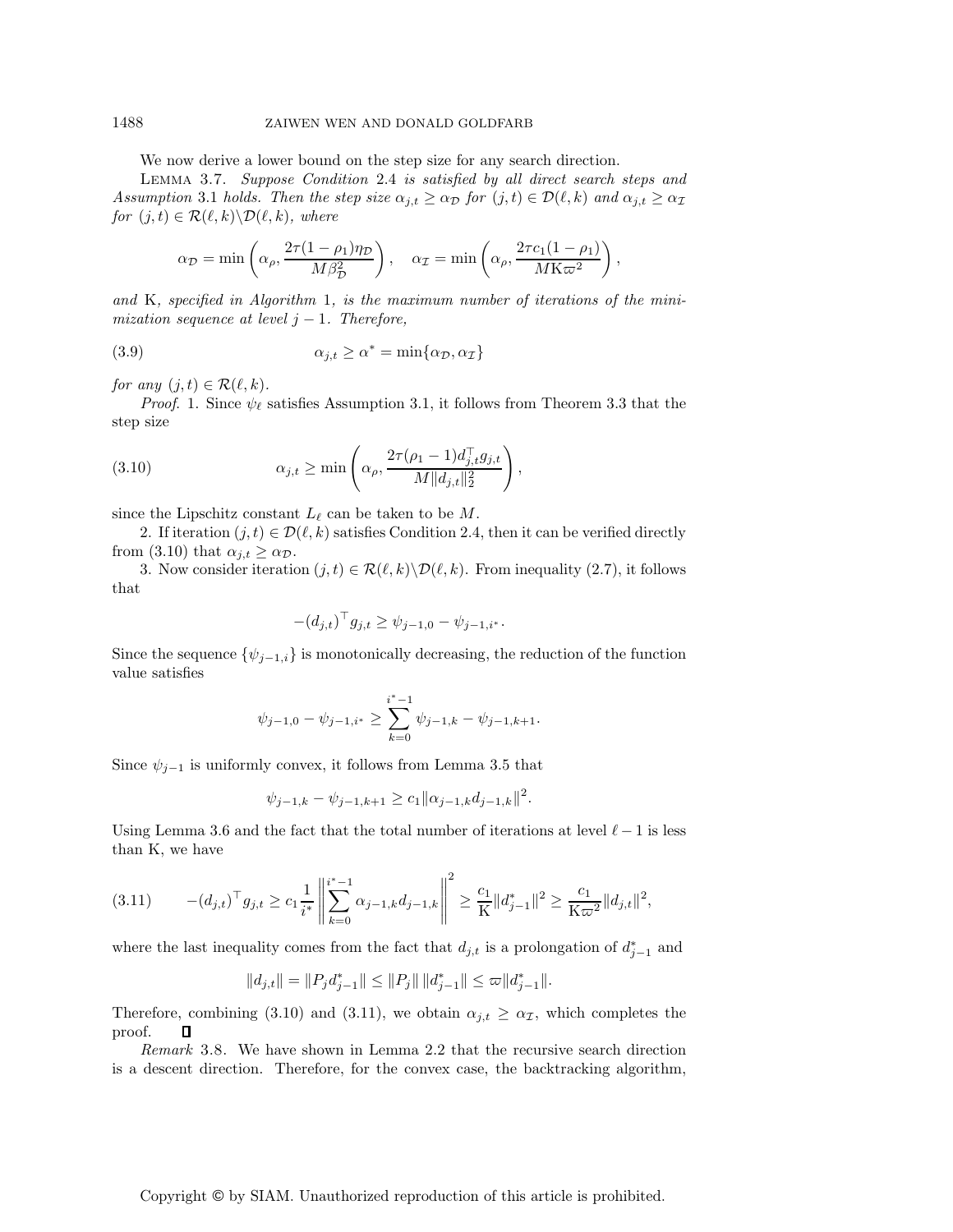Algorithm 2, can be replaced by other line search procedures and Algorithm 1 still works. For example, the Armijo–Wolfe conditions require that  $\alpha_{\ell,k}$  satisfy condition (2.12) as well as the curvature condition

$$
(3.12) \t\t (\nabla \psi_{\ell}(x_{\ell,k} + \alpha_{\ell,k} d_{\ell,k}))^{\top} d_{\ell,k} \geq \rho_2(g_{\ell,k})^{\top} d_{\ell,k},
$$

where  $0 < \rho_1 < \rho_2 < 1$  are the two controlling parameters. In this case, using the uniform convexity of  $\psi_{\ell}$ , we have

$$
\alpha_{j,t} M ||d_{j,t}||^2 \ge (d_{j,t})^\top [\nabla \psi_\ell(x_{j,t} + \alpha_{j,t} d_{j,t}) - \nabla \psi_\ell(x_{j,t})] \ge -(1 - \rho_2)(g_{j,t})^\top d_{j,t}
$$

for any iteration  $(j, t) \in \mathcal{R}(\ell, k)$ . Hence, the step size  $\alpha_{j,t}$  is bounded from below by

(3.13) 
$$
\alpha_{j,t} \ge (1 - \rho_2) \frac{|(g_{j,t})^\top d_{j,t}|}{M ||d_{j,t}||^2}.
$$

Therefore, Lemma 3.7 holds with the constants  $\alpha_{\mathcal{D}} = \frac{(1-\rho_2)\eta_{\mathcal{D}}}{M\beta_{\mathcal{D}}^2}$ ,  $\alpha_{\mathcal{I}} = \frac{c_1(1-\rho_2)}{M\kappa_{\mathcal{D}}^2}$ .

The following lemma shows that if the direct search directions satisfy Condition 2.4, the recursive steps satisfy properties that will enable us to prove convergence of our multigrid method.

LEMMA 3.9. Suppose iteration  $(j, t) \in \mathcal{R}(\ell, k) \backslash \mathcal{D}(\ell, k)$  and Condition 2.4 is *satisfied by all direct search directions. Let* p *be the deepest level in*  $\mathcal{R}(j,t)$  *such that*

(3.14) 
$$
g_{p,0} = R_{p+1}g_{p+1,0} = \cdots = R_{p+1}\cdots R_j g_{j,t}.
$$

*Then under Assumption* 3.1*, for any iteration*  $(q, k) = (q, 0)$ *, where*  $p < q < j$ *, and for iteration*  $(q, k) = (j, t)$ *, we have* 

(3.15) 
$$
\cos(\theta_{q,k}) \ge \delta_{q-p} \quad and \quad -(d_{q,k})^{\top} g_{q,k} \ge \eta_{q-p} ||g_{q,k}||^2,
$$

*where*  $\theta_{q,k}$  *is the angle between*  $d_{q,k}$  *and the steepest descent direction*  $-g_{q,k}$ ,  $\delta_{q-p}$  =  $\frac{\chi}{2} \eta_{q-p}$ , and  $\eta_i = (\alpha^* \rho_1 \kappa^2)^i \eta_{\mathcal{D}}$ .

*Proof.* 1. We will prove (3.15) for  $(q, k) = (q, 0)$ , where  $p < q < j$ , by induction on q. First, let us consider iteration  $(p + 1, 0)$ , which is computed recursively. From inequality (2.7), it follows that

$$
(3.16) \qquad -(d_{p+1,0})^{\top} g_{p+1,0} \ge \psi_{p,0} - \psi_{p,i^*} \ge \psi_{p,0} - \psi_{p,1} \ge -\alpha_{p,0} \rho_1 (d_{p,0})^{\top} g_{p,0},
$$

where the last inequality comes from the Armijo condition  $(2.12)$  for iteration  $(p, 0)$ . Since  $(p, 0)$  is computed directly,  $-(d_{p,0})^{\top} g_{p,0} \ge \eta_{\mathcal{D}} ||g_{p,0}||_2^2$ . From (3.14) and the first condition in (2.9), we obtain

(3.17) 
$$
||g_{p,0}||_2^2 = ||R_{p+1}g_{p+1,0}||_2^2 \ge \kappa^2 ||g_{p+1,0}||_2^2.
$$

Combining all of these facts together, we get

$$
-(d_{p+1,0})^{\top} g_{p+1,0} \ge \alpha^* \rho_1 \kappa^2 \eta_{\mathcal{D}} \|g_{p+1,0}\|_2^2,
$$

which proves the second inequality of  $(3.15)$  for  $q = p+1$ . From Lemma 3.4, we obtain  $||g_{p+1,0}||_2 \geq \frac{\chi}{2} ||d_{p+1,0}||$ , which completes the proof of the first inequality of (3.15).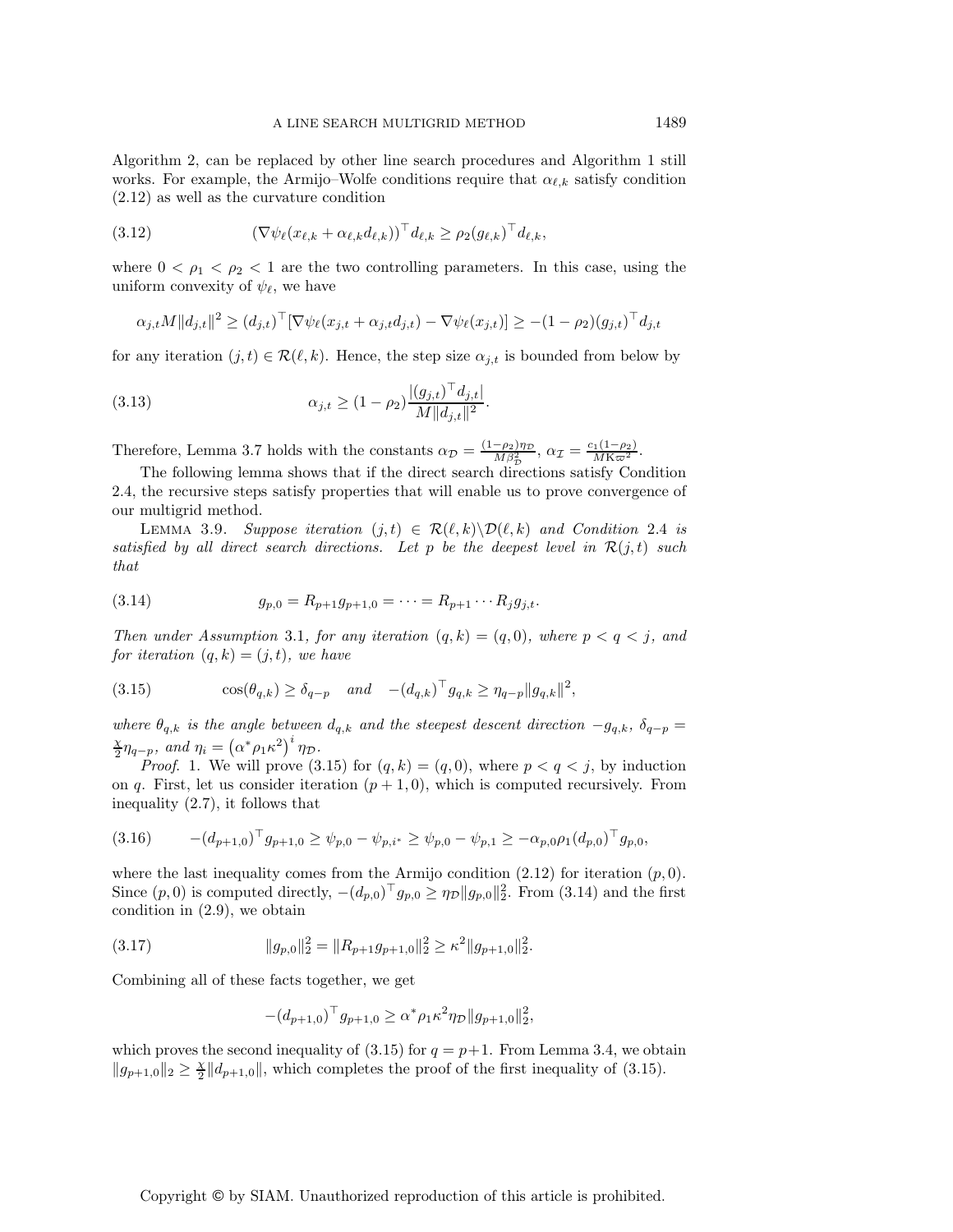Now, suppose (3.15) holds for  $p < q < j - 1$ ; we prove that (3.15) also holds for  $q + 1$ . Similar to the case  $q = p + 1$ , we have

$$
-(d_{q+1,0})^{\top} g_{q+1,0} \geq \psi_{q,0} - \psi_{q,i^{*}} \geq \psi_{q,0} - \psi_{q,1} \geq -\rho_1 \alpha_{q,0} (d_{q,0})^{\top} g_{q,0}
$$
  
\n
$$
\geq \rho_1 \alpha^{*} (\alpha^{*} \rho_1 \kappa^2)^{q-p} \eta_{\mathcal{D}} ||g_{q,0}||^{2}
$$
  
\n
$$
\geq \rho_1 \alpha^{*} (\alpha^{*} \rho_1 \kappa^2)^{q-p} \eta_{\mathcal{D}} \kappa^2 ||g_{q+1,0}||^{2}
$$
  
\n
$$
= \eta_{q+1-p} ||g_{q+1,0}||^{2},
$$

since relationship  $(3.17)$  also holds with p replaced by q. Again using Lemma 3.4, we obtain (3.15).

2. For iteration  $(j, t)$ , inequality (3.15) holds by simply repeating, in an analogous fashion, the above proof:

$$
-(d_{j,t})^{\top} g_{j,t} \geq \psi_{j-1,0} - \psi_{j-1,i^*} \geq \psi_{j-1,0} - \psi_{j-t,1} \geq -\rho_1 \alpha_{j-1,0} (d_{j-1,0})^{\top} g_{j-1,0}
$$
  
\n
$$
\geq \rho_1 \alpha^* (\alpha^* \rho_1 \kappa^2)^{j-p-1} \eta_{\mathcal{D}} ||g_{j-1,0}||^2
$$
  
\n
$$
\geq \eta_{j-p} ||g_{j,t}||^2. \qquad \Box
$$

We can now prove that the minimization sequence generated by Algorithm 1 on the finest level is globally convergent whereas the minimization sequences on all other coarser levels either are globally convergent or stop after at most K steps.

Theorem 3.10. *Suppose Condition* 2.4 *is satisfied by all direct search directions. Then under Assumption* 3.1 *the iterative sequence*  $\{x_{N,k}\}\$  *generated by Algorithm* 1 *at the finest level converges to the unique minimizer of*  $f_N(x_N)$ .

*Proof.* The step size  $\alpha_{N,k}$  at the uppermost level is bounded from below by a constant  $\alpha^* > 0$  from Lemma 3.7. From the Armijo condition (2.12), we have

$$
\psi_{\mathrm{N},k} - \psi_{\mathrm{N},k+1} \ge -\alpha_{\mathrm{N},k}\rho_1 d_{\mathrm{N},k}^{\top} g_{\mathrm{N},k}.
$$

Therefore, since by Assumption 3.1  $\psi(\cdot)$  is bounded from below,  $\lim_{k\to\infty} d_{N,k}^{\perp} g_{N,k} = 0$ . From Lemma 3.9, we have

$$
-d_{\mathrm{N},k}^{\top}g_{\mathrm{N},k}\geq\sigma\|g_{\mathrm{N},k}\|^{2}
$$

for some constant  $\sigma$ . This shows that

(3.18) 
$$
\lim_{k \to \infty} \|\nabla f_{\mathcal{N}}(x_{\mathcal{N},k})\| = 0
$$

holds, since  $\nabla f_N(x_{N,k}) = g_{N,k}$  (recall that  $v_N = 0$ ). The uniqueness of the minimizer follows from the strict convexity of  $f_N(x_N)$  in Assumption 3.1. О

We now prove R-linear convergence.

Theorem 3.11. *Suppose Condition* 2.4 *is satisfied by all direct search directions. Assume that the iterative sequence*  $\{x_{N,k}\}$  *generated by Algorithm* 1 *at the uppermost level converges to the unique minimizer*  $x_N^*$  *of*  $f_N(x_N)$  *and that Assumption* 3.1 *holds. Then the rate of convergence is at least R-linear.*

*Proof*. Again from Condition 2.4 and Lemma 3.9, we have

(3.19) 
$$
f_{N}(x_{N,k+1}) - f_{N}(x_{N,k}) \leq -\alpha^{*} \eta_{N} || \nabla f_{N}(x_{N,k}) ||^{2}.
$$

From the second inequality of (3.8) in Lemma 3.4, we get

$$
\|\nabla f_{N}(x_{N,k})\|^{2} \geq \chi(f_{N}(x_{N,k}) - f_{N}(x_{N}^{*})).
$$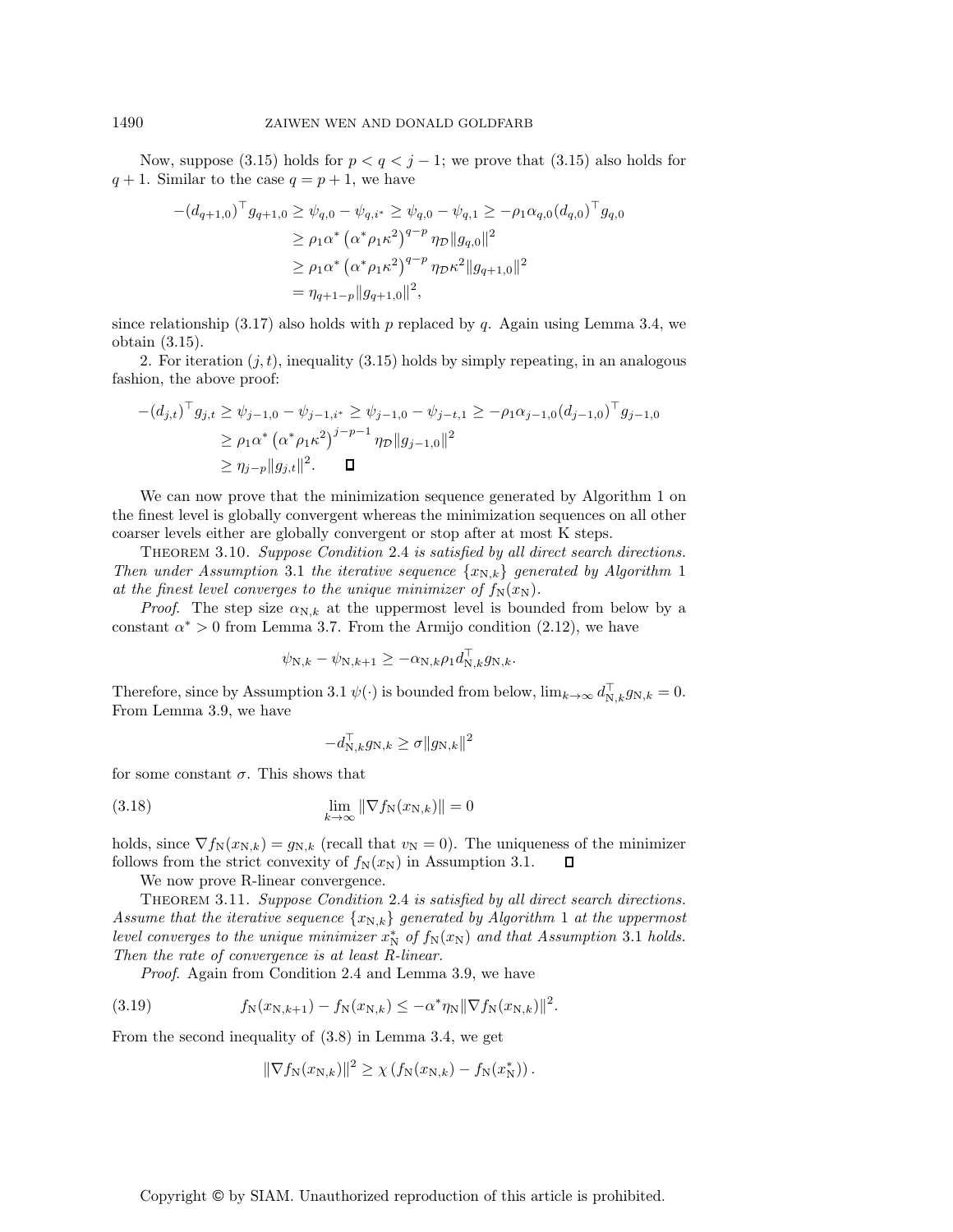Hence,

$$
f_N(x_{N,k+1}) - f_N(x_{N,k}) \le -\alpha^* \eta_N \chi (f_N(x_{N,k}) - f_N(x_N^*))
$$
,

where  $0 < \alpha^* \eta_N \chi < 1$  can be verified straightforwardly. By subtracting  $f_N(x_N^*)$  from both sides of the above inequality, we have

$$
f_N(x_{N,k+1}) - f_N(x_N^*) \leq (1 - \alpha^* \eta_N \chi) (f_N(x_{N,k}) - f_N(x_N^*))
$$
.

From the first inequality of (3.8) in Lemma 3.4, we obtain that  $f_N(x_{N,k}) - f_N(x_N^*) \ge \frac{\chi \parallel_{x_{N,k}}}{\chi}$  $\frac{X}{2}||x_{N,k} - x_N^*||^2$ . Hence,

$$
||x_{N,k} - x_N^*|| \le \sqrt{\frac{2}{\chi}} (f_N(x_{N,k}) - f_N(x_N^*))^{\frac{1}{2}}
$$
  
\n
$$
\le \sqrt{\frac{2}{\chi}} (1 - \alpha^* \eta_N \chi)^{\frac{1}{2}} (f_N(x_{N,k-1}) - f_N(x_N^*))^{\frac{1}{2}}
$$
  
\n
$$
\le \sqrt{\frac{2}{\chi}} (1 - \alpha^* \eta_N \chi)^{\frac{k}{2}} (f_N(x_{N,0}) - f_N(x_N^*))^{\frac{1}{2}}.
$$

COROLLARY 3.12. *For any*  $\epsilon > 0$ , *after at most*  $\tau = \frac{\log((f_N(x_{N,0}) - f_N(x_N^*))/\epsilon)}{\log(1/c)}$ *iterations, where*  $0 < c = 1 - \frac{\chi \alpha^* \eta_N}{2} < 1$ *, we have*  $f_N(x_{N,k}) - f_N(x_N^*) \le \epsilon$ *.* 

*Proof*. With the help of inequality (3.19) and from the standard convergence analysis for convex functions [7], we have the result immediately.

**3.2. General nonconvex problems.** In this subsection, we prove that Algorithm 1 is globally convergent when applied to general differentiable functions if the search parameter  $\rho_2$  in (2.13) satisfies

$$
(3.20) \t\t\t 1 - \rho_1 \le \rho_2 < 1,
$$

and we replace Assumption 3.1 by the following.

*Assumption* 3.13.

- 1. The level set  $\mathcal{D}_{\ell} = \{x_{\ell} : \psi_{\ell}(x_{\ell}) \leq \psi_{\ell}(x_{\ell,0})\}$  is bounded.
- 2. The objective function  $\psi_{\ell}$  is continuously differentiable and the gradient  $\nabla \psi_{\ell}$ is Lipschitz continuous; i.e., there exists a constant  $L > 0$  such that

$$
(3.21) \t\t \|\nabla \psi_{\ell}(x_{\ell}) - \nabla \psi_{\ell}(\tilde{x}_{\ell})\| \le L \|x_{\ell} - \tilde{x}_{\ell}\| \t\text{ for all } x_{\ell}, \tilde{x}_{\ell} \in \mathcal{D}_{\ell}.
$$

This assumption implies that there is a positive constant  $\gamma$  such that

(3.22) 
$$
\|\nabla \psi_{\ell}(x_{\ell})\| \leq \gamma \quad \text{for all } x_{\ell} \in \mathcal{D}_{\ell}.
$$

The following lemma shows that the norm of the search direction is uniformly bounded from above.

Lemma 3.14. *Suppose Assumption* 3.13 *holds and Condition* 2.4 *is satisfied by all direct search directions. Then, for all iterations*  $(j,t) \in \mathcal{R}(\ell, k)$ *, we have* 

$$
||d_{j,t}|| \le \zeta_{j-p} \gamma \beta_{\mathcal{D}},
$$

where  $\zeta_i = \max((\varpi \alpha_{\rho} K)^i, 1)$  and  $p := p(\ell, k)$  is the deepest level in  $\mathcal{R}(\ell, k)$  defined by (3.3)*. Therefore,*  $||d_{j,t}|| \leq \tilde{\gamma} := \zeta_{N-N_0} \gamma \beta_{\mathcal{D}}$ *.*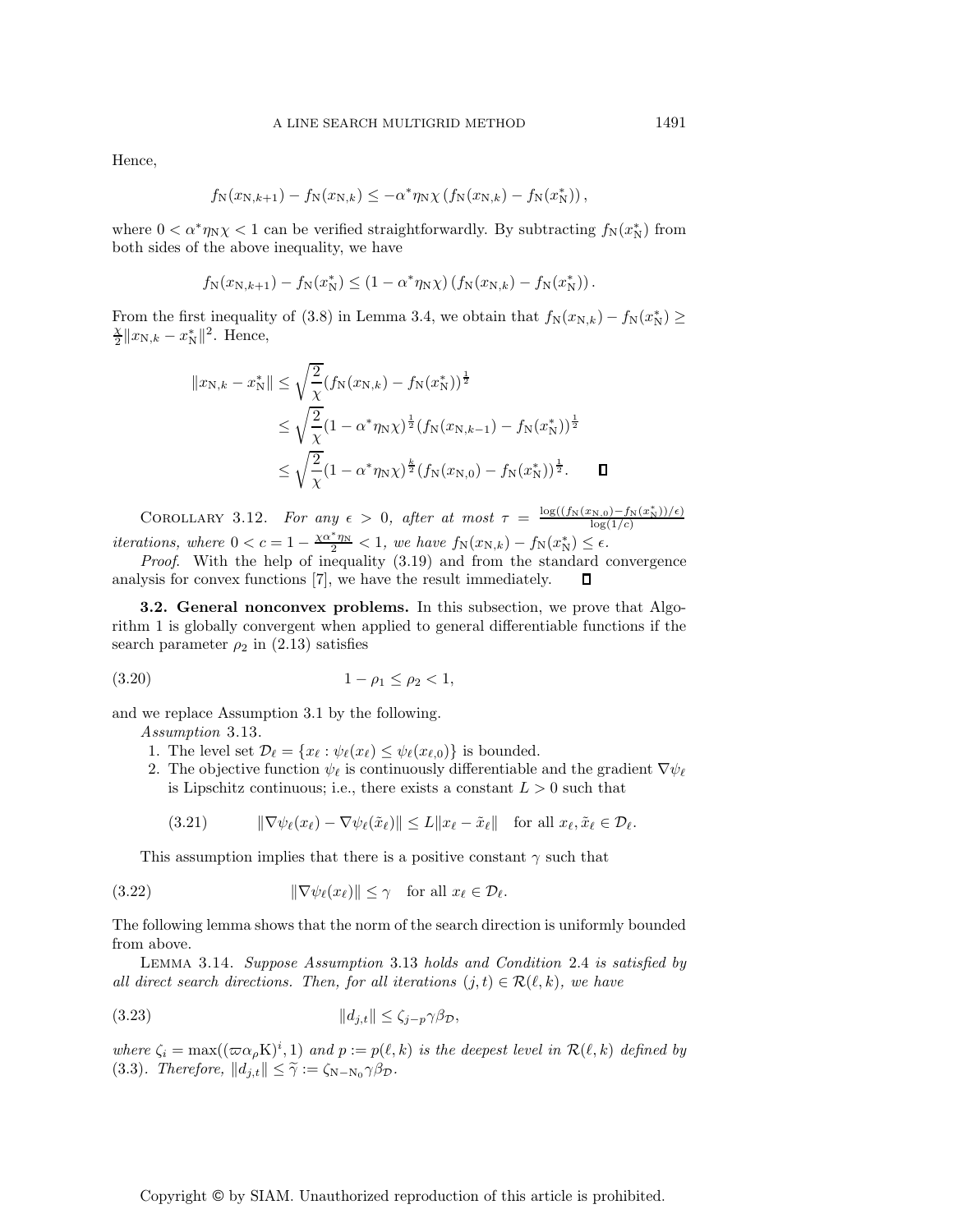*Proof.* 1. If iteration  $(j, t) \in \mathcal{D}(\ell, k)$ , we obtain  $||d_{j,t}|| \leq \beta_{\mathcal{D}} ||g_{j,t}|| \leq \gamma \beta_{\mathcal{D}}$  from Condition 2.4 and (3.22). Hence, the inequality (3.23) is proved since  $\zeta_{j-p} \geq 1$ .

2. Now consider iteration  $(j, t) \in \mathcal{R}(\ell, k) \backslash \mathcal{D}(\ell, k)$ . We prove (3.23) by induction on the levels  $q = p + 1, \ldots, j$ . Since there is no recursive step on level p in the minimization sequence initialized by iteration  $(p+1, t)$  for any t, the total number of iterations at level p is less than K, and the step size  $\alpha_{p,k}$  generated by Algorithm 2 is always bounded from above by  $\alpha_{\rho}$ , we obtain

$$
||d_{p+1,t}|| = \left\| P_{p+1} \left( \sum_{k=0}^{i^*-1} \alpha_{p,k} d_{p,k} \right) \right\| \leq \varpi \alpha_p \sum_{k=0}^{i^*-1} ||d_{p,k}|| \leq \varpi \alpha_p K \gamma \beta_{\mathcal{D}} \leq \zeta_1 \gamma \beta_{\mathcal{D}},
$$

which proves (3.23) for  $q = p + 1$ . Suppose (3.23) is true for  $q - 1 \geq p$ . As above, we have

$$
||d_{q,t}|| = \left\| P_q \left( \sum_{k=0}^{i^*-1} \alpha_{q-1,k} d_{q-1,k} \right) \right\| \leq \varpi \alpha_p \sum_{k=0}^{i^*-1} ||d_{q-1,k}|| \leq \varpi \alpha_p K \zeta_{q-1-p} \gamma \beta_{\mathcal{D}} \leq \zeta_{q-p} \gamma \beta_{\mathcal{D}},
$$

since  $\varpi \alpha_{\rho} K \zeta_{q-1-p} \leq \zeta_{q-p}$ . This completes the proof.

LEMMA 3.15. *Suppose Assumption* 3.13 *holds. The step size*  $\alpha_{\ell,0}$  *on the first*  $iteration$  *sequence on level*  $\ell$  *is bounded from below by* 

 $\Box$ 

(3.24) 
$$
\alpha_{\ell,0} > \frac{-(1-\rho_2)g_{\ell,0}^{\top}d_{\ell,0}}{L||d_{\ell,0}||^2}.
$$

If  $d_{\ell,0}$  *is a direct search direction satisfying Condition* 2.4*, then* 

(3.25) 
$$
\alpha_{\ell,0} > \alpha_{\mathcal{D}} = \frac{(1 - \rho_2)\eta_{\mathcal{D}}}{L\beta_{\mathcal{D}}^2}.
$$

*Proof.* Since condition  $(2.13)$  is satisfied at the first iteration,

$$
\psi_{\ell}(x_{\ell,0}+\alpha_{\ell,0}d_{\ell,0}) > \psi_{\ell,0} + \rho_2 \alpha_{\ell,0} g_{\ell,0}^{\perp} d_{\ell,0}.
$$

From the mean-value theorem, we have

$$
\psi_{\ell}(x_{\ell,0} + \alpha_{\ell,0}d_{\ell,0}) - \psi_{\ell,0} = \alpha_{\ell,0} \nabla \psi_{\ell}(x_{\ell,0} + \theta d_{\ell,0})^{\top} d_{\ell,0},
$$

where  $\theta \in [0, \alpha_{\ell,0}]$ . Combining these facts, we obtain  $\nabla \psi_{\ell}(x_{\ell,0} + \theta d_{\ell,0})^{\dagger} d_{\ell,0} >$  $\rho_2 g_{\ell,0}^{\perp} d_{\ell,0}$ ; hence,

$$
\nabla \psi_{\ell} (x_{\ell,0} + \theta d_{\ell,0})^{\top} d_{\ell,0} - g_{\ell,0}^{\top} d_{\ell,0} > (\rho_2 - 1) g_{\ell,0}^{\top} d_{\ell,0}.
$$

Since  $\nabla \psi_{\ell}$  is Lipschitz continuous by Assumption 3.13 and  $g_{\ell,0} := \nabla \psi_{\ell}(x_{\ell,0}),$  we obtain

$$
\theta L \|d_{\ell,0}\|^2 > (\rho_2 - 1)g_{\ell,0}^{\top} d_{\ell,0}.
$$

Therefore,  $\alpha_{\ell,0} \geq \frac{(\rho_2 - 1)g_{\ell,0}l_{\ell,0}}{L||d_{\ell,0}||^2}$ , proving (3.24). Using the inequalities (2.10) of Condition 2.4 immediately gives (3.25).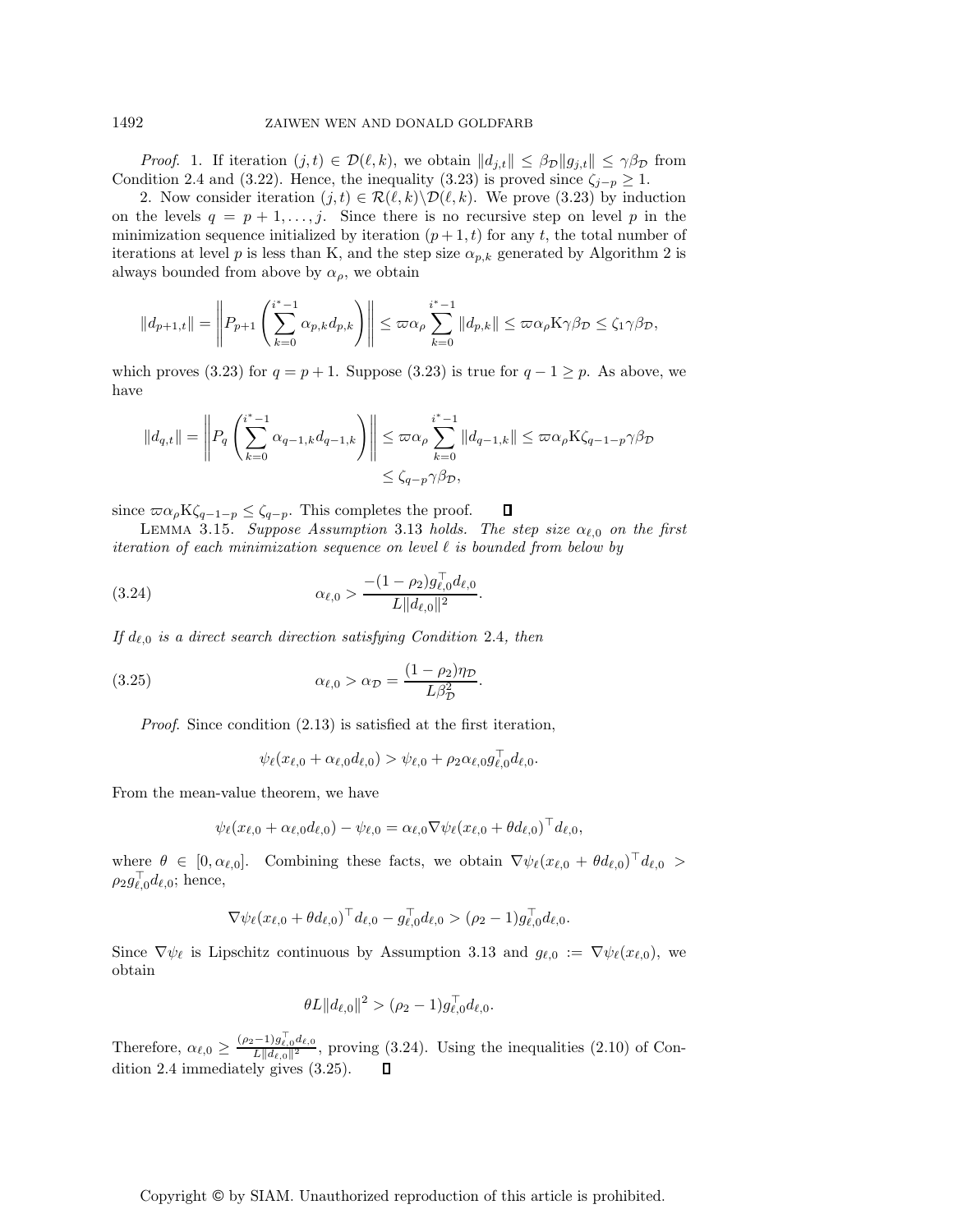The following lemma shows that the directional derivative along a recursive search direction and the step size are bounded from below by the norm of the gradient raised to some finite power.

LEMMA 3.16. Suppose iteration  $(j,t) \in \mathcal{R}(\ell,k) \backslash \mathcal{D}(\ell,k)$  and Condition 2.4 is *satisfied by all direct search directions and Assumption* 3.13 *holds. Let* p *be the deepest level in*  $\mathcal{R}(j,t)$  *such that* 

(3.26) 
$$
g_{p,0} = R_{p+1}g_{p+1,0} = \cdots = R_{p+1}\cdots R_j g_{j,t}
$$

*is satisfied. Then for any iteration*  $(q, k) = (q, 0)$ *, where*  $p < q < j$ *, and for iteration*  $(q, k) = (j, t)$ *, we have* 

$$
(3.27) \t -d_{q,k}^{\top}g_{q,k} \geq \left(\frac{\rho_1(1-\rho_2)}{\rho_2 L}\right)^{(2^{i-1}-1)} \frac{(\rho_2^{-1}\rho_1\alpha_{\mathcal{D}}\eta_{\mathcal{D}}\kappa^{2(j-p)}\|g_{j,t}\|^2)^{2^{i-1}}}{\widetilde{\gamma}^{2^i-2}},
$$

*and if*  $q < N$ *,* 

$$
(3.28) \qquad \alpha_{q,k} \ge \left(\frac{\rho_1}{\rho_2}\right)^{(2^{i-1}-1)} \left(\frac{1-\rho_2}{L}\right)^{(2^{i-1})} \frac{(\rho_2^{-1}\rho_1\alpha_{\mathcal{D}}\eta_{\mathcal{D}}\kappa^{2(j-p)}\|g_{j,t}\|^2)^{2^{i-1}}}{\widetilde{\gamma}^{2^i}},
$$

*and if*  $q = N$ *,* (3.29)

$$
\alpha_{q,k} \geq \min\left(\alpha_{\rho}, \left(\frac{\rho_1(1-\rho_2)}{\rho_2 L}\right)^{(2^{i-1}-1)} \frac{2\tau(1-\rho_1)(\rho_2^{-1}\rho_1\alpha_{\mathcal{D}}\eta_{\mathcal{D}}\kappa^{2(j-p)}\|g_{j,t}\|^2)^{2^{i-1}}}{L\widetilde{\gamma}^{2^i}}\right),
$$

*where*  $i = q - p$ *.* 

*Proof.* 1. We prove this lemma by induction on the level q. First, let us consider iteration  $(q, k) := (p + 1, 0)$ . From inequality  $(2.14)$  and Condition 2.4, it follows that

$$
-d_{p+1,0}^{\top}g_{p+1,0} \ge \rho_2^{-1}(\psi_{p,0} - \psi_{p,1}) \ge -\rho_2^{-1}\rho_1\alpha_{p,0}d_{p,0}^{\top}g_{p,0}
$$
  
\n
$$
\ge \rho_2^{-1}\rho_1\alpha_{\mathcal{D}}\eta_{\mathcal{D}}\|g_{p,0}\|^2
$$
  
\n
$$
\ge \rho_2^{-1}\rho_1\alpha_{\mathcal{D}}\eta_{\mathcal{D}}\kappa^{2(j-p)}\|g_{j,t}\|^2,
$$

which proves inequality (3.27). If  $p + 1 < N$ , the line search is the modified backtracking procedure. It follows from Lemma 3.15 that the step size  $\alpha_{p+1,0}$  is bounded from below:

$$
\alpha_{p+1,0} \ge (1 - \rho_2) \frac{-d_{p+1,0}^{\top} g_{p+1,0}}{L \| d_{p+1,0} \|^2}.
$$

From Lemma 3.14, we obtain

$$
\alpha_{p+1,0} \ge (1 - \rho_2) \frac{\rho_1 \alpha_{\mathcal{D}} \eta_{\mathcal{D}} \kappa^{2(j-p)} \|g_{j,t}\|^2}{\rho_2 L \tilde{\gamma}^2},
$$

which proves inequality  $(3.28)$ .

2. Now suppose inequalities (3.27) and (3.28) hold for  $p < q < j - 1$ ; we prove that they also hold for  $q + 1$ . As in the case of  $q = p + 1$ , we have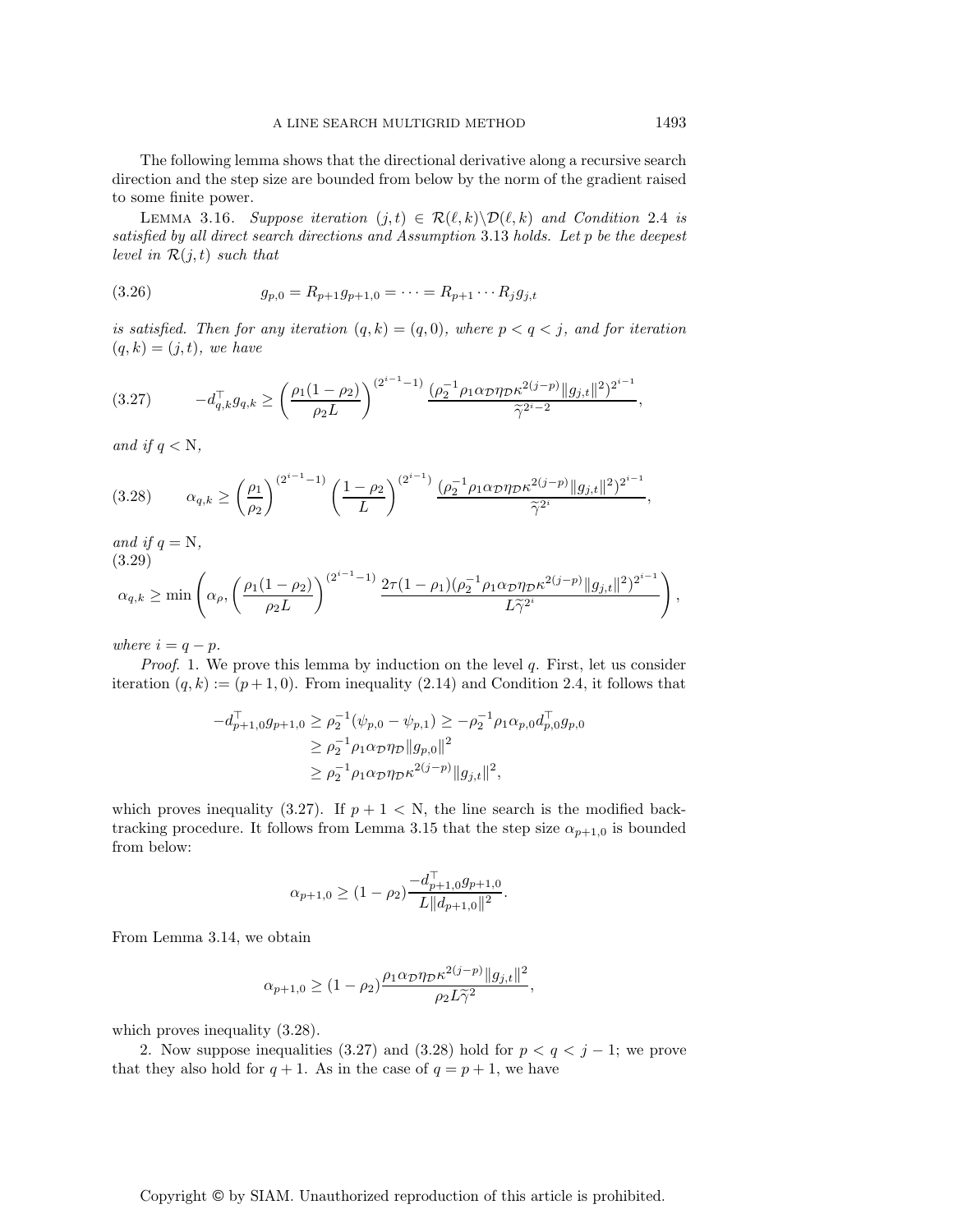$$
-d_{q+1,0}^{T}g_{q+1,0} \geq \rho_2^{-1}(\psi_{q,0} - \psi_{q,1}) \geq -\rho_2^{-1}\rho_1 \alpha_{q,0} d_{q,0}^{T}g_{q,0}
$$
  
\n
$$
\geq \frac{\rho_1}{\rho_2} \left(\frac{\rho_1}{\rho_2}\right)^{(2^{i-1}-1)} \left(\frac{1-\rho_2}{L}\right)^{(2^{i-1})} \frac{(\rho_2^{-1}\rho_1 \alpha_{\mathcal{D}} \eta_{\mathcal{D}} \kappa^{2(j-p)} \|g_{j,t}\|^2)^{2^{i-1}}}{\tilde{\gamma}^{2^{i}}}.
$$
  
\n
$$
\cdot \left(\frac{\rho_1 (1-\rho_2)}{\rho_2 L}\right)^{(2^{i-1}-1)} \frac{(\rho_2^{-1}\rho_1 \alpha_{\mathcal{D}} \eta_{\mathcal{D}} \kappa^{2(j-p)} \|g_{j,t}\|^2)^{2^{i-1}}}{\tilde{\gamma}^{2^{i-2}}}
$$
  
\n
$$
= \left(\frac{\rho_1 (1-\rho_2)}{\rho_2 L}\right)^{(2^{i}-1)} \frac{(\rho_2^{-1}\rho_1 \alpha_{\mathcal{D}} \eta_{\mathcal{D}} \kappa^{2(j-p)} \|g_{j,t}\|^2)^{2^i}}{\tilde{\gamma}^{2^{i+1}-2}}.
$$

Again using Lemmas 3.14 and 3.15, we obtain inequality (3.28).

3. There are two cases for iteration  $(j, t)$ . If  $j < N$ , then inequalities (3.27) and  $(3.28)$  hold by simply repeating, in an analogous fashion, the above proof. If  $j = N$ , inequality (3.27) still holds but inequality (3.28) has to be modified since the line search is now the traditional backtracking procedure. It follows from Theorem 3.3 that the step size satisfies

$$
\alpha_{j,t} \ge \min\left(\alpha_\rho, \frac{2\tau(\rho_1 - 1)d_{j,t}^\top g_{j,t}}{L\|d_{j,t}\|_2^2}\right),\,
$$

 $\Box$ 

which provides the required result.

*Remark* 3.17. The techniques for proving Lemmas 3.9 and 3.16 are similar; i.e., both depend only on the very first iteration of each minimization sequence on the coarser levels. While the step sizes can be bounded from below by a constant in the uniformly convex case, the step size of the first iteration of each minimization sequence on the coarser levels can be bounded from below only by the norm of gradient raised to some finite power in the general case.

We now establish the global convergence of Algorithm 1.

Theorem 3.18. *Suppose Condition* 2.4 *is satisfied by all direct search directions and Assumption* 3.13 *holds. Then in Algorithm* 1 *at the uppermost level*

$$
\lim_{k \to \infty} \|\nabla f_{\mathcal{N}}(x_{\mathcal{N},k})\| = 0.
$$

*Proof.* From the same reasoning as in the proof of Theorem 3.10, we obtain

(3.30) 
$$
\lim_{k \to \infty} \alpha_{\text{N},k} d_{\text{N},k}^{\top} g_{\text{N},k} = 0
$$

from the Armijo condition (2.12) and the boundedness of the function  $\psi_N$  on the level set  $\mathcal{D}_N$ . From Condition 2.4 and Lemma 3.16, it follows that each iteration satisfies

(3.31) 
$$
-\alpha_{N,k}d_{N,k}^{\top}g_{N,k} \geq \sigma \|g_{N,k}\|^i,
$$

where  $\sigma$  is a positive constant and the order i can be selected only from a finite set of integers  $\{2^1, 2^2, \ldots, 2^{N-N_0+1}\}$ , whether or not the direction  $d_{N,k}$  is a direct search direction or a recursive search direction. Combining (3.30) and (3.31), we obtain  $\lim_{k\to\infty} \|\nabla f_N(x_{N,k})\| = 0$ , since  $\nabla f_N(x_{N,k}) = g_{N,k}$  (recall that  $v_N = 0$ ).

**4. Practical issues.** In this section, we discuss different ways to generate direct search directions and how to apply the *full multigrid* method, which is used to enhance the performance of the multigrid method for solving PDEs, to our optimization context.

**4.1. The direct search direction.** We first discuss the role that direct search steps play as "smoothers." The role of "smoothing" has been extensively discussed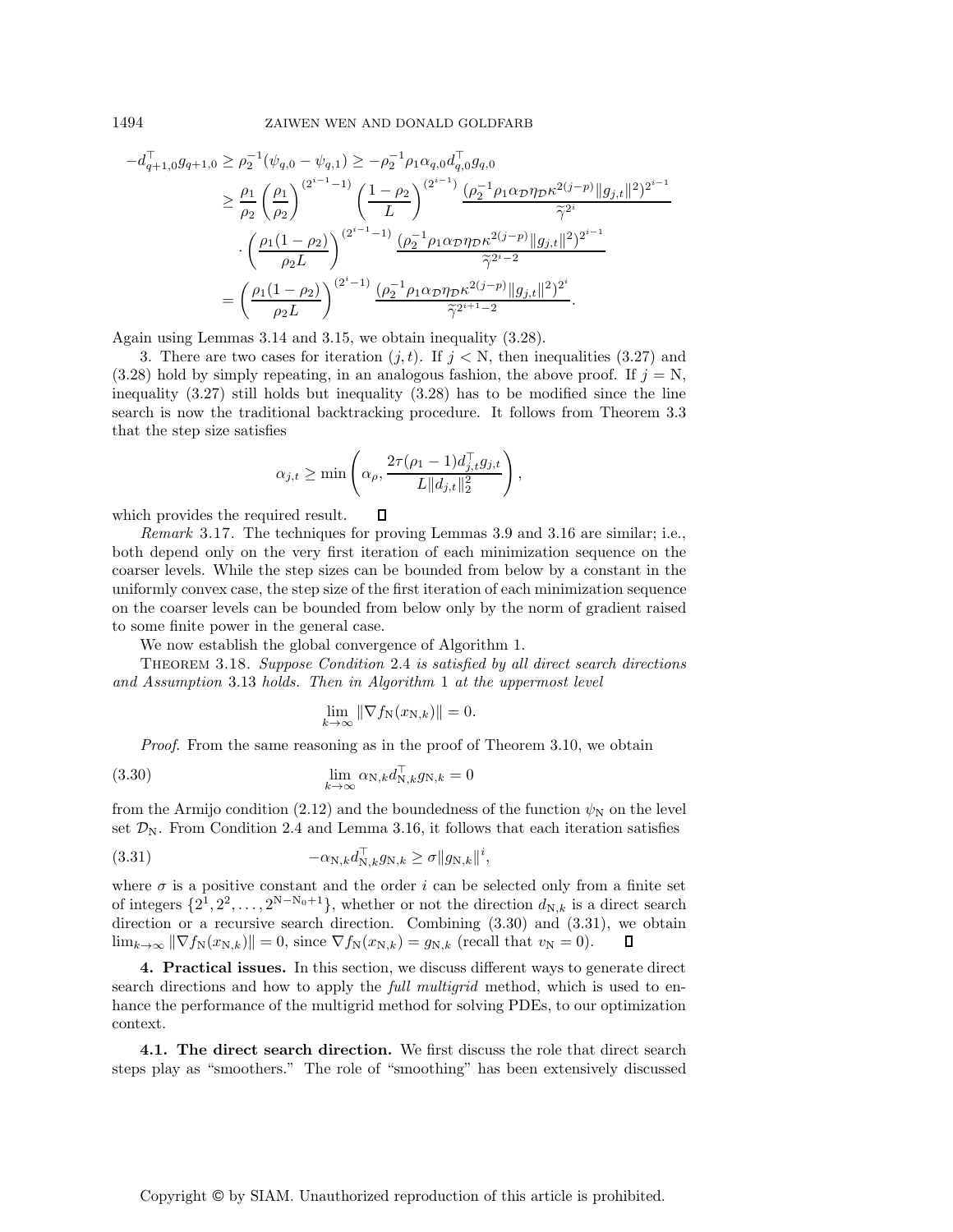in multigrid methods for PDEs. Basically, smoothing steps smooth the residual on the fine level and the coarse grid correction steps damp the error on the coarse levels. In geometric multigrid methods, which fix the coarsening and adjust the smoother, an error  $e_{\ell,k} := x_{\ell,k} - x_{\ell}^*$  ( $x_{\ell}^*$  denotes the exact solution on level  $\ell$ ) is said to be "smooth" if it can be approximated on some predefined coarser level. In algebraic multigrid methods, which fix the smoother and adjust the coarsening, the error  $e_{\ell,k}$  is said to be "smooth" if it is slow to converge with respect to the smoothing operator; i.e., it has to be approximated by means of a coarser level in order to speed up convergence (see section A.3 in [38] for a detailed discussion). A standard proof of convergence of multigrid methods for PDEs requires that the coarse grid correction and the smoothing operator cooperate with each other so that the spectral radius  $\rho$  of a certain matrix is strictly less than one. As a consequence, the error  $e_{\ell,k}$  is reduced proportionally at the rate  $\rho$ , i.e.,  $||e_{\ell,k}|| \leq \rho ||e_{\ell,k-1}||$ , for all iterates k. For example, some algebraic multigrid methods require that the smoothing operator  $S_{\ell}$  produce a sufficient reduction in the error  $e_{\ell,k}$ ; that is,  $||S_{\ell}e_{\ell,k}||$  should be sufficiently smaller than  $||e_{\ell,k}||$  (see the inequality (A.3.7) in [38]).

Our multigrid optimization framework follows the geometric multigrid framework. We refer to direct search steps in our method as "smoothing steps" if they must be taken before or after a recursive step. Such steps act as a kind of "smoothing" operator, although the term "smoothing" is misleading in the context of optimization. A local convergence analysis which includes proving that  $||e_{\ell,k}|| \le \rho ||e_{\ell,k-1}||$  for all iterates k sufficiently large enough might be possible for a carefully chosen direct search method under suitable assumptions. However, we focus only on the global convergence of our multigrid method in this paper, and our analysis does not depend on these "extra" smoothing steps. One natural and practical requirement for a "smoothing" step is that they result in a "sufficient" decrease in the objective function value [3, 39]. Since it is hard to provide a theoretical justification for the impact of smoothing steps on the performance of our algorithm on different levels, we instead provide empirical evidence of this impact by depicting the evolution of the objective function value and the norm of the gradient for the problems tested in section 5.

**4.1.1. Newton-type step directions.** Exact Newton steps as well as inexact Newton steps generated by the linear conjugate gradient (CG) method satisfy Condition 2.4 [39] for strictly convex problems. For nonconvex problems at iteration  $(\ell, k)$ , if the Hessian  $G_{\ell,k}$  is not positive definite, a modified Newton method [35, 36] can be used to generate a descent direction. In particular, one can add a term E to the Hessian  $G_{\ell,k}$  so that  $G_{\ell,k} = G_{\ell,k} + E_{\ell,k} > 0$ . The additive term  $E_{\ell,k}$  can be taken as a diagonal matrix  $\mu_{\ell,k} I_{\ell}$ , where  $\mu_{\ell,k} > 0$  and  $I_{\ell}$  is the identity matrix. If the term  $E_{\ell,k}$  is chosen large enough so that the smallest eigenvalue of  $G_{\ell,k}$  is uniformly bounded from below and if we assume that the norm  $||G_{\ell,k}|| \leq M$ , i.e.,  $G_{\ell,k}$  is uniformly bounded from above, then Condition 2.4 is satisfied. Another way of choosing  $E_{\ell,k}$  is to use a modified Cholesky factorization approach [17, 16]. If the condition number number of  $G_{\ell,k}$  is uniformly bounded, i.e.,

(4.1) 
$$
\|\widetilde{G}_{\ell,k}\| \|\widetilde{G}_{\ell,k}^{-1}\| \leq \vartheta,
$$

then  $d_{\ell,k} = -\widetilde{G}_{\ell,k}^{-1}g_{\ell,k}$  is a descent direction and the angle  $\theta_{\ell,k}$  between  $d_{\ell,k}$  and the steepest descent direction  $-g_{\ell,k}$  is bounded away from  $\pi/2$  since

(4.2) 
$$
\cos(\theta_{\ell,k}) = \frac{|g_{\ell,k}^{\perp} d_{\ell,k}|}{\|g_{\ell,k}\|_2 \, \|d_{\ell,k}\|_2} \ge \frac{1}{\vartheta}.
$$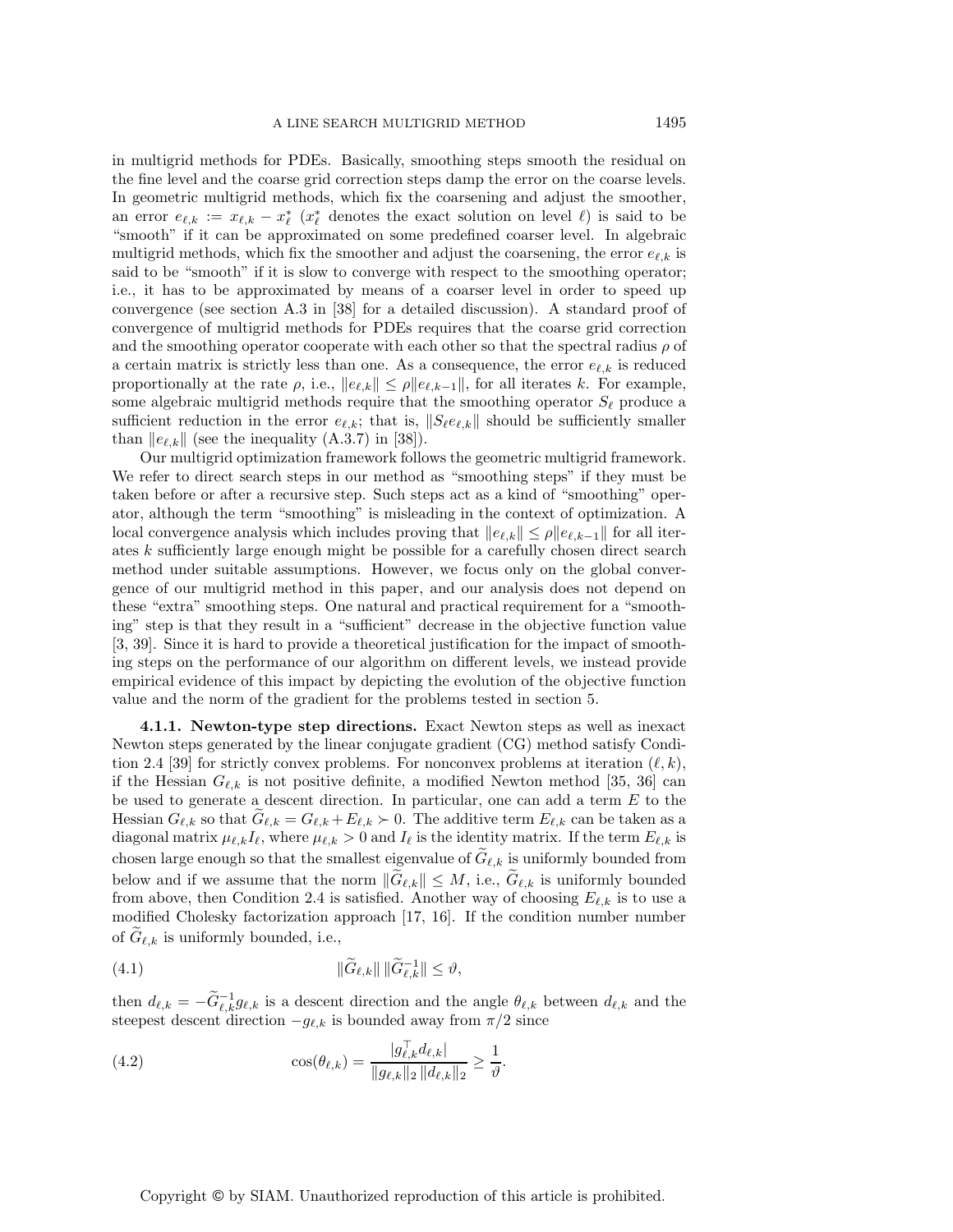If (4.2) holds, we can also prove Theorem 3.18 even though Condition 2.4 might not hold. Assuming that Assumption 3.13 holds and  $||G_{\ell,k}|| \leq M$ , from the fact that  $||Ax|| \ge ||x||/||A^{-1}||$  for any invertible matrix A, we obtain

(4.3) 
$$
-d_{\ell,k}^{\top}g_{\ell,k} = \|\widetilde{G}_{\ell,k}^{-\frac{1}{2}}g_{\ell,k}\|^2 \geq \|g_{\ell,k}\|^2 / \|\widetilde{G}_{\ell,k}\| \geq \|g_{\ell,k}\|^2 / M.
$$

If the backtracking line search procedure is used, it follows from Theorem 3.3 that

$$
-\alpha_{\ell,k}d_{\ell,k}^{\top}g_{\ell,k} \geq -\min\left(\alpha_{\rho},\frac{2\tau(\rho_1-1)d_{\ell,k}^{\top}g_{\ell,k}}{L_{\ell}||d_{\ell,k}||_2^2}\right)d_{\ell,k}^{\top}g_{\ell,k}.
$$

This, together with (4.2) and (4.3), gives

$$
-\alpha_{\ell,k}d_{\ell,k}^{\top}g_{\ell,k} \geq \min\left(\frac{\alpha_{\rho}}{M}, \frac{2\tau(1-\rho_1)}{L_{\ell}\vartheta^2}\right) \|g_{\ell,k}\|^2.
$$

Therefore, the first step in the proof of Lemma 3.16 can also go through except with different constants. Similar results can be obtained for the Goldstein rule.

**4.1.2. Quasi-Newton step directions: L-BFGS.** Using a modified Newton method to compute a direct search direction is not appropriate if the Hessian cannot be computed at a reasonable cost. Quasi-Newton methods are also expensive since the approximation to the Hessian has to be stored explicitly. However, the limited memory BFGS (L-BFGS) method requires only a few vectors to represent this approximation implicitly. These vectors are updated using information from only the most recent iterations no matter whether they are direct search steps or recursive search steps. Therefore, the L-BFGS method can be seamlessly integrated into our multigrid method. For a description of the L-BFGS method based on a recursive formula and a compact representation of inverse BFGS matrices, we refer the reader to [35, 12].

According to the way coarser level problems (2.3) are constructed, all coarser level models on the same level differ only by the additive term  $-v_{\ell}^{\perp} x_{\ell}$ . Since there may be more than one minimization sequence on a particular level, information stored for the L-BFGS method from a previous minimization sequence can be used to accelerate the convergence of the current minimization sequence. A minimization sequence ends whenever the method goes to the next finer level, since the additive term  $-v_{\ell}^{\perp} x_{\ell}$ changes when the method returns to the current level. Another strategy is to combine an inexact Newton method with the L-BFGS method. Specifically, the L-BFGS method can be used to build an approximation of the inverse of the Hessian at each iteration, and this approximate inverse Hessian can be provided as a preconditioner to the preconditioned linear conjugate gradient method in an inexact Newton method. Since Newton's method performs well when the iterates are close to an optimal solution, one can alternate between L-BFGS and the inexact Newton method, especially when L-BFGS stagnates. Further discussion of this kind of hybrid strategy can be found in [32].

**4.2. Full multigrid method.** The basic multigrid method solves problem (2.1) by calling  $x_{\text{N},i^*} = MLS(\text{N}, x_{\text{N},0}, 0)$ . Since starting from a good initial point usually reduces the total number of iterations required, the idea underlying the "full multigrid method" is the use of the multilevel approach itself to provide a good initial point. Suppose we start at a level  $\ell = N_0$  where the discretized problem is very easily solved.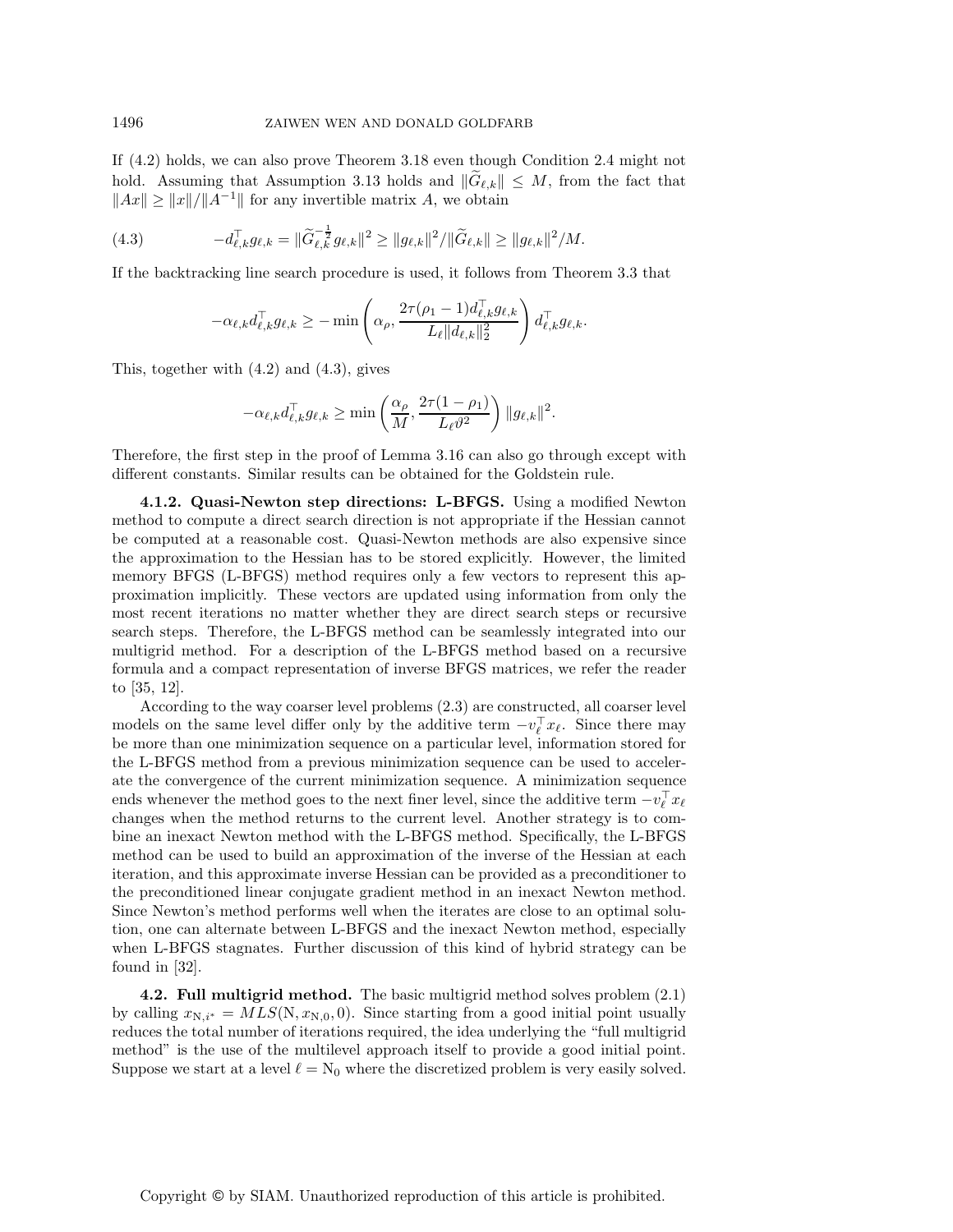Algorithm 1 is applied to the discretized problem at level  $\ell$  to obtain a solution  $x_{\ell,i^*}$ , and we interpolate this solution to the next finer level  $\ell+1$  as an initial approximation. This process is repeated over and over until we reach the uppermost level. The detailed algorithm is described in Algorithm 3.

| ALGORITHM 3 Full Multigrid Method <b>FMLS</b> .                                                                                                                                                                                                                                           |
|-------------------------------------------------------------------------------------------------------------------------------------------------------------------------------------------------------------------------------------------------------------------------------------------|
| Step 1. Set an initial approximation $x_{N_0,0}$ .                                                                                                                                                                                                                                        |
| Step 2. For $\ell = N_0, N_0 + 1, , N$                                                                                                                                                                                                                                                    |
| 2.1. Call $x_{\ell} = MLS(\ell, x_{\ell,0}, 0)$ starting with $x_{\ell,0}$ ; i.e., apply multigrid Algorithm                                                                                                                                                                              |
| 1 to solve the discretized problem $\min_{x_{\ell}} f_{\ell}(x_{\ell})$ on level $\ell$ .                                                                                                                                                                                                 |
| $\alpha \alpha$ if $\beta$ is a set of $\alpha$ is a set of $\alpha$ is a set of $\alpha$ is a set of $\alpha$ is a set of $\alpha$ is a set of $\alpha$ is a set of $\alpha$ is a set of $\alpha$ is a set of $\alpha$ is a set of $\alpha$ is a set of $\alpha$ is a set of $\alpha$ is |

2.2. If  $\ell < N$ , prolongate  $x_{\ell}$  to obtain an initial point  $x_{\ell+1,0}$  on level  $\ell+1$ .

**5. Numerical tests.** In this section, we demonstrate the effectiveness of our multigrid approach by comparing different versions of it with other methods such as Newton's method, limited memory BFGS, and mesh refinement on two problems. The standard L-BFGS method applied at the finest level without recourse to coarse level computations is denoted by L-BFGS. Similarly, Newton's method on the finest level using Cholesky factorization to solve the system of linear equations is denoted by NT-FACT. The mesh refinement technique where the discretized problems are solved in turn from the coarsest level to the finest level using the standard L-BFGS method is denoted by MR-LBFGS. Algorithm 1 using the steps of the L-BFGS method as the direct search direction is denoted by MLS-LBFGS. The full multigrid algorithm, Algorithm 3, using the L-BFGS method is denoted by FMLS-LBFGS. Similarly, the full multigrid algorithm, Algorithm 3, using Newton's method and the linear CG method or the linear multigrid method to solve the system of linear equations at each Newton step is denoted by FMLS-CG or FMLS-LMG, respectively. The variant FMLS-LMG can be viewed as an extension of the classical nonlinear multigrid method following a global linearization approach. Preliminary computational testing indicated that doing one smoothing step improved performance, although our convergence results do not require that smoothing steps be taken. (When we specify that a particular version of Algorithm 1 or 3 does  $k$  smoothing steps, we mean that before considering doing a recursive step, the algorithm first takes k direct search steps.)

For practical considerations, we terminated all algorithms if the iterations stagnated, that is,

(5.1) 
$$
\frac{\psi_{\ell,k} - \psi_{\ell,k+1}}{\max(|\psi_{\ell,k}|, |\psi_{\ell,k+1}|, 1)} \le 10^{-14} \text{ or } (||x_{\ell,k} - x_{\ell,k+1}|| < 10^{-9} \text{ and } \ell = \text{N}).
$$

The initial point in all algorithms was taken to be the zero vector. For the multigrid algorithm, Algorithm 1, we set

$$
\kappa = 10^{-1}
$$
,  $\epsilon_{\ell} = 10^{-5}/5^{N-\ell}$ ,  $\epsilon_x = 10^{-1}$ ,  $\xi = 10^{-16}$ ,  
\n $K_d = 5$ ,  $\rho_1 = 10^{-3}$ ,  $\rho_2 = 1 - \rho_1$ ,

and  $K = 10$  on all levels other than the finest. The line search method for choosing a step size was adapted from Algorithm A6.3.1 in [13], which is based on interpolation combined with backtracking. The upper bound on the number of gradient and step difference pairs stored by the L-BFGS method was set to 5. We terminated the linear CG method in FMLS-CG once the norm of the residual was less than  $10^{-3}||g_{\ell,k}||$ .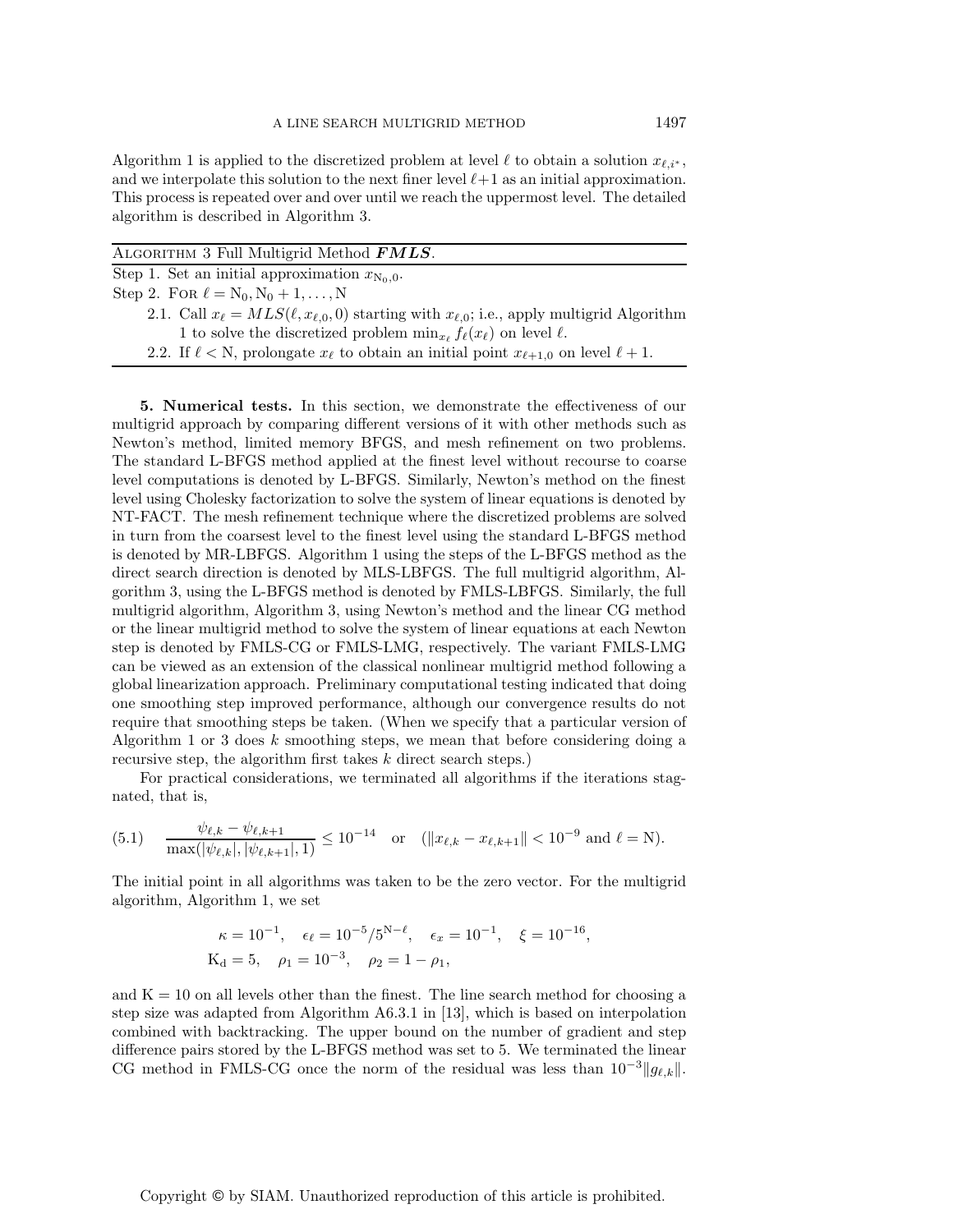We used cubic interpolation in Step 2.2 of Algorithm 3. All codes were written in MATLAB (Release 7.3.0), and all experiments were performed on a Dell Precision 670 workstation with an Intel Xeon 3.4GHZ CPU and 6GB of RAM.

**5.1. Nonlinear PDE.** Consider the variational problem

(5.2) 
$$
\begin{cases} \min_{u} \mathcal{F}(u(x,y)) = \int_{\Omega} \frac{1}{2} |\nabla u(x,y)|^2 - \lambda (u(x,y)e^{u(x,y)} - e^{u(x,y)}) \\ -\gamma(x,y)u(x,y) dx dy \end{cases}
$$

such that  $u = 0$  on  $\partial\Omega$ ,

where  $\lambda = 10$ ,  $\Omega = [0, 1] \times [0, 1]$ , and

⎪⎪⎪⎩

$$
\gamma = \left( \left( 9\pi^2 + \lambda e^{((x^2 - x^3)\sin(3\pi y))} \right) \left( x^2 - x^3 \right) + 6x - 2 \right) \sin(3\pi y).
$$

The variational problem (5.2) corresponds to the nonlinear PDE  $-\Delta u + \lambda u e^u = \gamma$  in  $\Omega$ , given  $u = 0$  on  $\partial\Omega$  [24]. We discretized  $\Omega$  at level  $\ell$  as a square grid:

$$
(5.3) \ \Omega_{\ell} = \{(i,j) \stackrel{def}{=} (x_i, y_j) \mid x_i = i\omega_{\ell}^x, \ y_j = j\omega_{\ell}^y, \ i = 0, 1, \dots, n_{\ell}^x; \ j = 0, 1, \dots, n_{\ell}^y\},
$$

where we took  $n_{\ell}^x = n_{\ell}^y = 2^{\ell}$  yielding a mesh with widths  $\omega_{\ell}^x = 1/n_{\ell}^x$  and  $\omega_{\ell}^y =$  $1/n_{\ell}^y$ , and we discretized the term  $\nabla u$  in objective functional using the forward finite difference operator  $\delta u$ . Hence, the discretized version of F in (5.2) was

$$
f = \omega_{\ell}^{x} \omega_{\ell}^{y} \sum_{i,j=0,...,n_{\ell}^{x}-1} \frac{1}{2} ||(\delta u)_{i,j}||^{2} - \lambda e^{u_{i,j}} (u_{i,j}-1) - \gamma_{i,j} u_{i,j}.
$$

In our test problems the grid spacing was set to  $2^{-3}$  at the coarsest level  $\ell = 3$  and to  $2^{-10}$  at the finest level  $\ell = 10$ , which gave  $9 \times 9$  and  $1024 \times 1024$  grids, respectively. We used the nine-point prolongation

$$
\begin{array}{ll} (P_\ell u_{\ell-1})(i,j) & i=0:2: n_\ell^x, j=0:2: n_\ell^y,\\ \frac{1}{2}u_{\ell-1}(\frac{i}{2},\frac{j+1}{2}-1)+\frac{1}{2}u_{\ell-1}(\frac{i}{2},\frac{j+1}{2}), & i=0:2: n_\ell^x, j=1:2: n_\ell^y-1,\\ \frac{1}{2}u_{\ell-1}(\frac{i+1}{2}-1,\frac{j}{2})+\frac{1}{2}u_{\ell-1}(\frac{i+1}{2},\frac{j}{2}), & i=1:2: n_\ell^x-1, j=0:2: n_\ell^y,\\ \frac{1}{4}u_{\ell-1}(\frac{i+1}{2}-1,\frac{j+1}{2}-1)+\frac{1}{4}u_{\ell-1}(\frac{i+1}{2},\frac{j+1}{2}), & i=1:2: n_\ell^x-1, j=1:2: n_\ell^y-1,\\ +\frac{1}{4}u_{\ell-1}(\frac{i+1}{2},\frac{j+1}{2}-1)+\frac{1}{4}u_{\ell-1}(\frac{i+1}{2},\frac{j+1}{2}), & i=1:2: n_\ell^x-1, j=1:2: n_\ell^y-1, \end{array}
$$

and  $R_{\ell} = \frac{1}{4} P_{\ell}^{\top}$  similar to multigrid methods for PDEs [23, 38, 40].

In Tables 5.1–5.2, we summarize the computational costs of the various methods on this and one other problem. We use  $\ell$ " to indicate the level, and "nfe" and "nge" to denote the total numbers of function and gradient evaluations at that level, respectively. We define a cycle as the iterations between two consecutive recursive steps and denote the total number of cycles on each level by "nv." We also report the total CPU time measured in seconds and the accuracy attained, which is measured by the Euclidean norm of the gradient  $||g^*||$  at the final iteration.

From Table 5.1, we can see that L-BFGS is not efficient. For example, it terminated after 1018 function evaluations and 1986.93 seconds with  $||g^*|| = 9.6e^{-5}$  on level 10. For MLS-LBFGS, the numbers of function/gradient evaluations on the finest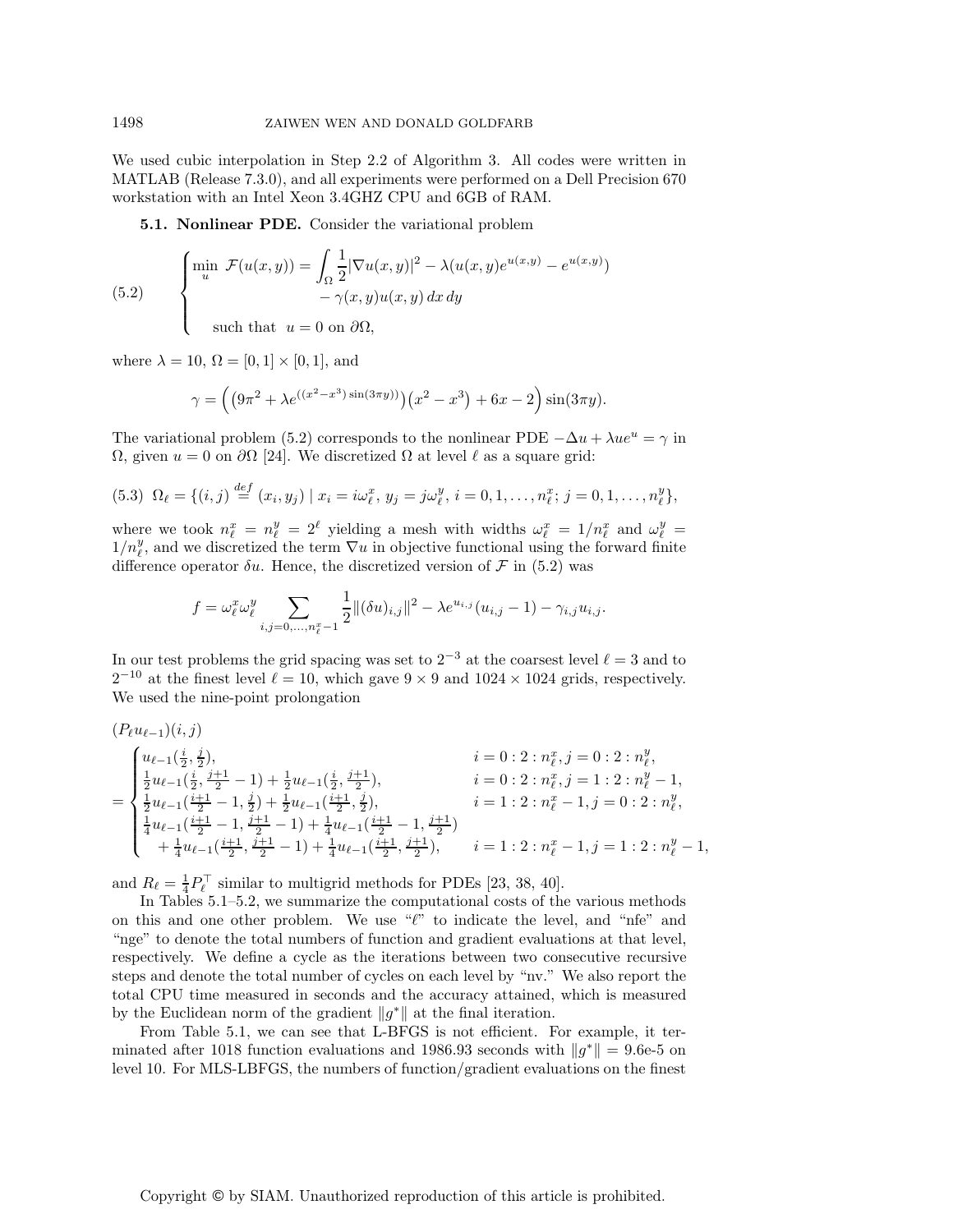#### Table 5.1

Summary of computational costs for problem (5.2).

|                |              |     |            |                          |           | NT-FACT on level 10 |           |          |            |          | L-BFGS on level 10            |           |         |          |           |            |          |           |                          |          |           |          |                |
|----------------|--------------|-----|------------|--------------------------|-----------|---------------------|-----------|----------|------------|----------|-------------------------------|-----------|---------|----------|-----------|------------|----------|-----------|--------------------------|----------|-----------|----------|----------------|
|                |              |     | nfe<br>nge |                          |           | $\sqrt{g^*}$        |           |          | CPU        |          |                               | nfe       |         | nge      |           | $ g^*$     |          | CPU       |                          |          |           |          |                |
|                |              | 10  | 6          |                          | 4         |                     | $4.3e-08$ |          | 154.19     |          | 10                            | 1018      |         | 1001     |           | $9.6e-0.5$ |          | 1986.93   |                          |          |           |          |                |
| MR-LBFGS       |              |     |            |                          | MLS-LBFGS |                     |           |          |            |          | FMLS-LMG<br><b>FMLS-LBFGS</b> |           |         |          |           |            |          |           |                          |          | FMLS-CG   |          |                |
| Level 10       |              |     | Level 8    |                          |           | Level 9             |           |          |            | Level 10 |                               |           | Level 8 |          |           | Level 10   |          |           | Level 10                 |          |           | Level 10 |                |
| ł.             | nfe          | nge | nfe        | nge                      | nv        | nfe                 | nge       | nv       | nfe        | nge      | $n_{\rm V}$                   | nfe       | nge     | nv       | nfe       | nge        | nv       | nfe       | nge                      | nv       | nfe       | nge      | nv             |
| 3              | 18           | 17  | 78         | 71                       | 0         | 32                  | 28        | $\Omega$ | 21         | 20       | $\Omega$                      | 74        | 70      | $\Omega$ | 74        | 70         | $\Omega$ | 23        | 13                       | $\Omega$ | 50        | 28       | $\Omega$       |
| 4              | 32           | 29  | 116        | 99                       | 17        | 61                  | 53        | 9        | 67         | 53       | 6                             | 49        | 40      |          | 49        | 40         |          | 6         | 4                        |          | 44        | 25       | 3              |
| 5              | 43           | 40  | 123        | 100                      | 17        | 103                 | 87        | 12       | 109        | 95       | 15                            | 27        | 23      | 3        | 27        | 23         | 3        | 3         | $\overline{2}$           | $\Omega$ | 20        | 12       | $\overline{2}$ |
| 6              | 42           | 40  | 96         | 77                       | 11        | 118                 | 95        | 18       | 190        | 154      | 23                            | 17        | 15      |          | 17        | 15         |          | 3         | $\overline{2}$           | $\Omega$ | 6         | 4        |                |
| 7              | 47           | 46  | 50         | 38                       |           | 90                  | 72        | 11       | 194        | 152      | 27                            | 6         | 5       |          | 6         | 5          |          | 3         | $\mathfrak{D}_{1}^{(1)}$ | $\Omega$ |           | 4        | $\Omega$       |
| 8              |              |     | 23         | 18                       | 4         | 51                  | 33        |          | 123        | 88       | 17                            |           |         | $\Omega$ |           |            | 0        |           |                          | $\Omega$ |           |          | $\overline{0}$ |
| 9              |              |     |            |                          |           | 21                  | 16        | 3        | 74         | 44       | 8                             |           |         |          |           |            | $\Omega$ |           |                          | $\Omega$ |           |          | $\Omega$       |
| 10             |              |     |            |                          |           |                     |           |          | 25         | 18       | $\overline{4}$                |           |         |          |           |            | $\Omega$ |           |                          | $\Omega$ |           |          | $\Omega$       |
| $\overline{g}$ | $3.1e-06$    |     |            | $5.26e-06$<br>$9.76e-06$ |           |                     |           |          | $9.68e-06$ |          |                               | $8.8e-06$ |         |          | $3.0e-06$ |            |          | $2.9e-06$ |                          |          | $3.1e-06$ |          |                |
| CPU            | 2.42<br>4.69 |     |            |                          | 16.19     |                     |           |          | 82.89      |          |                               | 0.70      |         | 1.61     |           |            | 1.53     |           |                          | 2.44     |           |          |                |

|  | TABLE 5.2                                         |  |  |
|--|---------------------------------------------------|--|--|
|  | Summary of computational costs for problem (5.4). |  |  |

|                |           |          |          |        |            |       | L-BFGS on level 10 |            |                |            |                |                   |        |           |       |        |           |        |        |                |
|----------------|-----------|----------|----------|--------|------------|-------|--------------------|------------|----------------|------------|----------------|-------------------|--------|-----------|-------|--------|-----------|--------|--------|----------------|
|                |           |          |          |        |            | ł.    | nfe                |            | $  g^*$<br>nge |            |                | <b>CPU</b>        |        |           |       |        |           |        |        |                |
|                |           |          |          |        |            | 10    | 191                |            | 169            | $3.8e-0.2$ |                |                   | 662.79 |           |       |        |           |        |        |                |
|                |           | MR-LBFGS |          |        |            |       | MLS-LBFGS          |            |                |            |                | <b>FMLS-LBFGS</b> |        |           |       |        |           |        |        |                |
|                | Level 10  |          | Level 8  |        | Level 9    |       |                    | Level 10   |                |            | Level 8        |                   |        | Level 9   |       |        | Level 10  |        |        |                |
| l.             | nfe       | nge      | nfe      | nge nv |            | nfe   | nge nv             |            | nfe            | nge nv     |                | nfe               | nge nv |           | nfe   | nge nv |           | nfe    | nge nv |                |
| 3              | 13        | 12       | 28       | 24     | $\Omega$   | 11    | 8                  | $\Omega$   |                | 4          | $\Omega$       | 86                | 79     | $\Omega$  | 86    | 79     | $\Omega$  | 86     | 79     | $\Omega$       |
| $\overline{4}$ | 43        | 37       | 70       | 54     | 9          | 35    | 28                 | 3          | 32             | 23         | $\overline{2}$ | 140               | 116    | 16        | 142   | 118    | 16        | 142    | 118    | 16             |
| 5              | 157       | 152      | 118      | 97     | 13         | 82    | 70                 | 9          | 67             | 57         | 9              | 137               | 115    |           | 143   | 120    | 18        | 143    | 120    | 18             |
| 6              | 406       | 391      | 122      | 95     | 16         | 128   | 106                | 16         | 121            | 102        | 16             | 107               | 87     | 14        | 123   | 101    | 16        | 126    | 103    | 16             |
| 7              | 426       | 417      | 93       | 65     | 10         | 162   | 132                | 22         | 159            | 134        | 20             | 80                | 63     | 10        | 111   | 87     | 14        | 126    | 101    | 15             |
| 8              | 239       | 228      | 54       | 43     | 6          | 140   | 101                | 17         | 188            | 146        | 22             | 38                | 30     | 4         | 73    | 56     | 9         | 101    | 79     | 14             |
| 9              | 172       | 168      |          |        |            | 78    | 67                 | 10         | 139            | 103        | 17             |                   |        |           | 28    | 20     | 3         | 58     | 42     | 7              |
| 10             | 32        | 29       |          |        |            |       |                    |            | 101            | 76         | 11             |                   |        |           |       |        |           | 22     | 15     | $\overline{2}$ |
| $  g^*  $      | $1.3e-02$ |          | 7.41e-04 |        | $1.23e-03$ |       |                    | $5.00e-04$ |                |            | $1.7e-04$      |                   |        | $7.0e-04$ |       |        | $1.1e-03$ |        |        |                |
| <b>CPU</b>     | 347.77    |          |          | 15.00  |            | 94.13 |                    |            | 436.26         |            |                | 13.38             |        |           | 38.85 |        |           | 122.03 |        |                |

level are smaller than those on the coarser levels and they are almost the same when MLS-LBFGS is applied to levels 8, 9, and 10, respectively. However, MLS-LBFGS took a lot of iterations on the coarser levels. One reason is that the recursive steps cannot provide sufficient improvements since the first-order model is not good when the solution is far away from the optimal solution. By using MLS-LBFGS as an approach to obtain a better initial point, the full multigrid algorithm FMLS-LBFGS performed better. The results in Table 5.1 for FMLS-LBFGS applied to level 10 also include all information when FMLS-LBFGS was applied to level 9 since once FMLS-LBFGS reached level 10, it never returned to any coarser level. FMLS-LBFGS required fewer function and gradient evaluations on the finer levels than MR-LBFGS. This is most obvious on level 7, on which FMLS-LBFGS exhibited an approximately 8-fold improvement in terms of the number of function and gradient evaluations over MR-LBFGS. Therefore, FMLS-LBFGS consumed less CPU time than MR-LBFGS, even though FMLS-LBFGS took more iterations on the coarser levels than MR-LBFGS.

To illustrate the multilevel behavior of the MLS-LBFGS method, we plot the level versus iteration history for it in Figure  $5.1(a)$ . To see the performance of L-BFGS as a direct search direction and as a smoothing approach, we show the evolutions of the objective function values in Figure 5.1(b) and the norm of the gradients using a base 10 logarithmic scale in Figure 5.1(c). Similar plots for FMLS-LBFGS are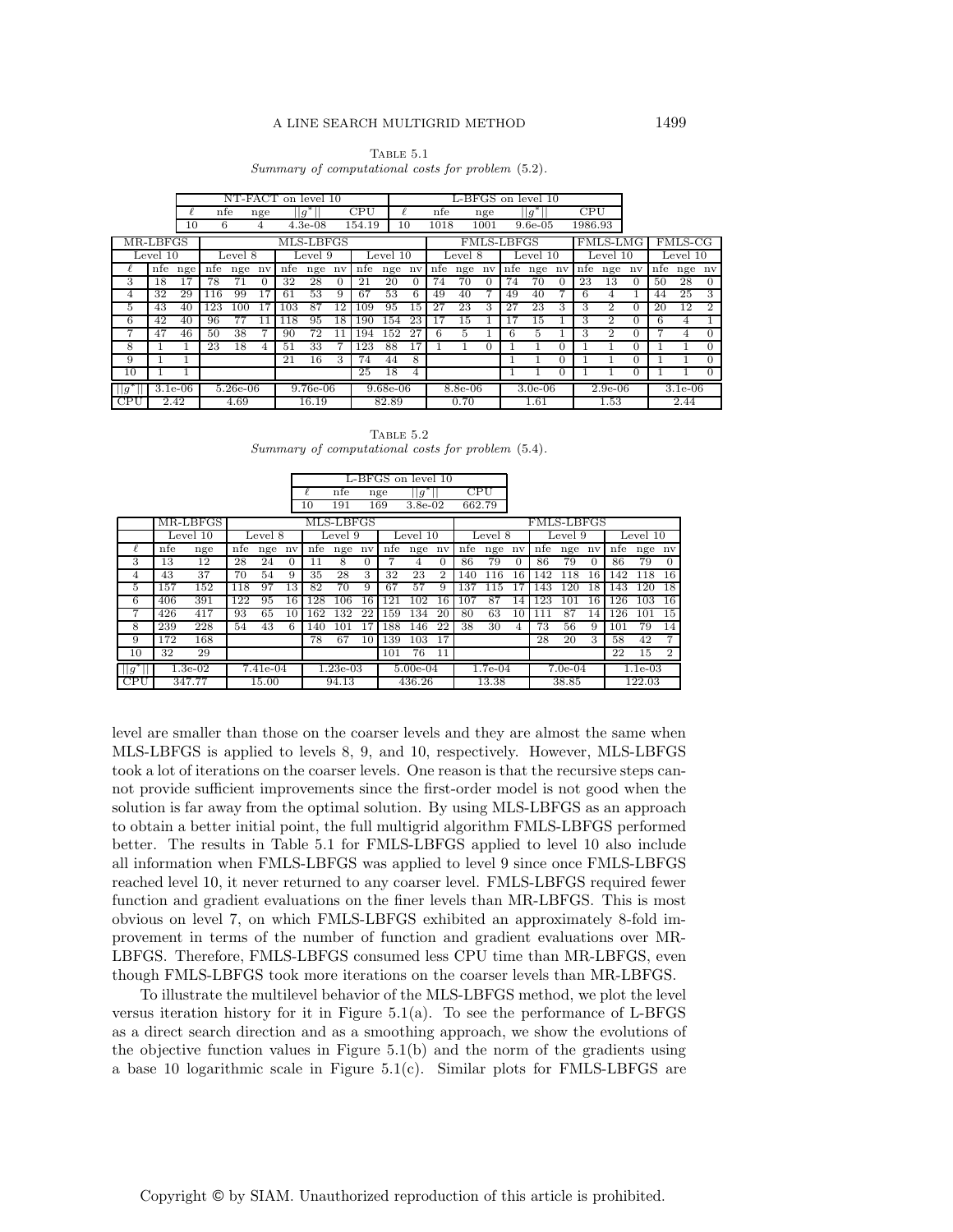

FIG. 5.1. Performance plots for problem (5.2) running at the finest level  $\ell = 10$ . The first row corresponds to MLS-LBFGS and the second row corresponds to FMLS-LBFGS. The objective function values are depicted in (b) and (e). The log's (base 10) of the norms of the gradients are depicted in (c) and (f). Recursive steps are marked by o and direct search steps are marked by ∗.

depicted in Figures 5.1(d), (e), and (f). In particular, for function values or gradients, we plot all of the sequences from level 4 to level 10 in one figure and differentiate different sequences on different levels by dashed vertical lines.

**5.2. A nonconvex variational problem.** Consider the variational problem

(5.4) 
$$
\begin{cases}\n\min_{u,\gamma} \quad \mathcal{F}(u,\gamma) = \int_{\Omega} \frac{1}{1000} \gamma(x,y)^2 + (u(x,y) - u_0(x,y))^2 \\
\quad + (\Delta u(x,y) - \gamma(x,y)u(x,y))^2 dx dy \\
\text{such that} \quad u(x,y) = 0 \text{ and } \gamma(x,y) = 0 \text{ on } \partial\Omega,\n\end{cases}
$$

where  $\Omega = [0, 1] \times [0, 1]$ , and  $u_0(x, y) = \sin(6\pi x) \sin(2\pi y)$ . We discretized the domain  $\Omega$  at level  $\ell$  according to (5.3), and the term  $\Delta u$  was discretized using the standard nine-point finite difference operator  $\delta^2 u$ . Hence, the discretized version of F in (5.4) was

$$
f = \omega_{\ell}^{x} \omega_{\ell}^{y} \sum_{i,j=0,...,n_{\ell}^{x}} \frac{1}{1000} \gamma_{i,j}^{2} + (u_{i,j} - (u_{0})_{i,j})^{2} + ((\delta^{2} u)_{i,j} - \gamma_{i,j} u_{i,j})^{2},
$$

where  $u_{i,j} = 0$  for  $(i, j) \notin \Omega_{\ell}$ . The derivatives with respect to  $u_{i,j}$  contain terms with coefficient  $1/(\omega_{\ell}^x)^2$  whose magnitude is of order  $10^7$  when  $\ell = 10$  (since  $\omega_{\ell}^x = \omega_{\ell}^y$ ). Hence, numerical difficulties can arise since a small change of u and  $\gamma$  can lead to a large change in the gradient of  $f$  resulting in very small steps being taken.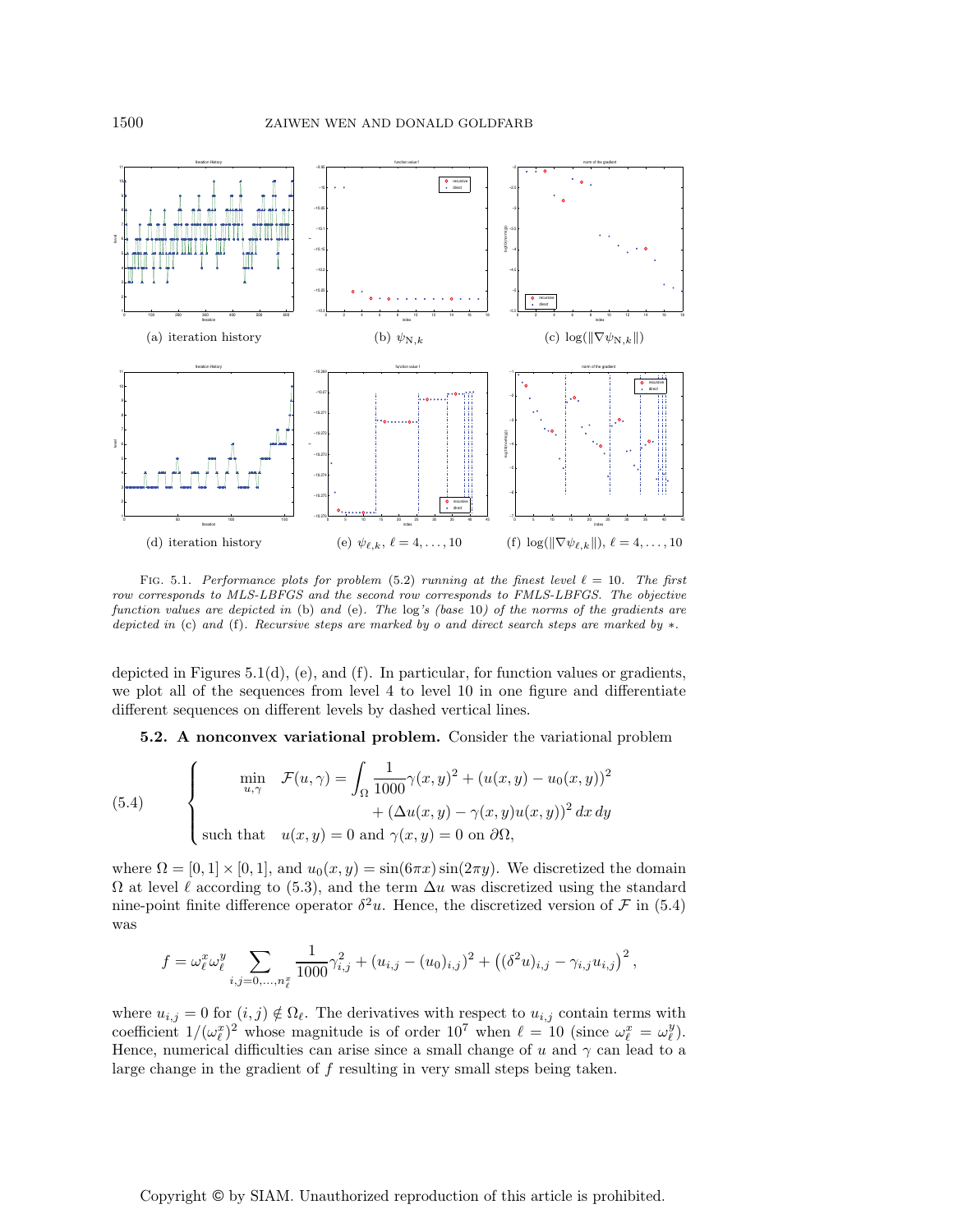

FIG. 5.2. Performance plots for problem (5.4) running at the finest level  $\ell = 10$ . The first row corresponds to MLS-LBFGS and the second row corresponds to FMLS-LBFGS. The objective function values are depicted in (b) and (e). The log's (base 10) of the norms of the gradients are depicted in (c) and (f). Recursive steps are marked by o and direct search steps are marked by ∗.

Since problem (5.4) is nonconvex, we did not test Newton's method NT-FACT and the multigrid methods FMLS-LMG and FMLS-CG. From Table 5.2, we can see that MR-LBFGS, MLS-LBFGS, and FMLS-LBFGS are faster and more accurate than L-BFGS applied to level 10. The termination rule (5.1) was activated in all of these cases, which partly illustrates the ill-posedness of problem (5.4). FMLS-LBFGS required fewer function and gradient evaluations on the finer levels than MR-LBFGS. This is most obvious on level 9, on which FMLS-LBFGS exhibited an approximately 6-fold improvement in terms of the number of function and gradient evaluations over MR-LBFGS. Therefore, FMLS-LBFGS consumed less CPU time than MR-LBFGS. Finally, the level versus iteration history, the evolution of the objective function values, and the evolution of the norms of the gradients in a base 10 logarithmic scale for MLS-LBFGS and FMLS-LBFGS are depicted in Figure 5.2.

*Remark* 5.1. A proper discretization scheme is critical for robustness and efficiency in solving infinite-dimensional minimization problems. For example, while the analytical solution of a one-dimensional convection-diffusion equation is smooth, numerical difficulties can arise since the central finite difference of this equation can lead to a highly oscillating discretized solution (section 7.1 in [38]). Suppose that the minima  $\{x_\ell\}$  of the discretizations of problem (1.1) converge. A discretization scheme might not be suitable if the restriction of  $x_{\ell}$  is not a good approximation of  $x_{\ell-1}$  or the prolongation of  $x_{\ell-1}$  is not close to  $x_{\ell}$ , in particular, on a fine level  $\ell$ .

*Remark* 5.2. It is well known that L-BFGS can converge slowly on highly illconditioned problems (section 9.1 in [35]). The computational results for problems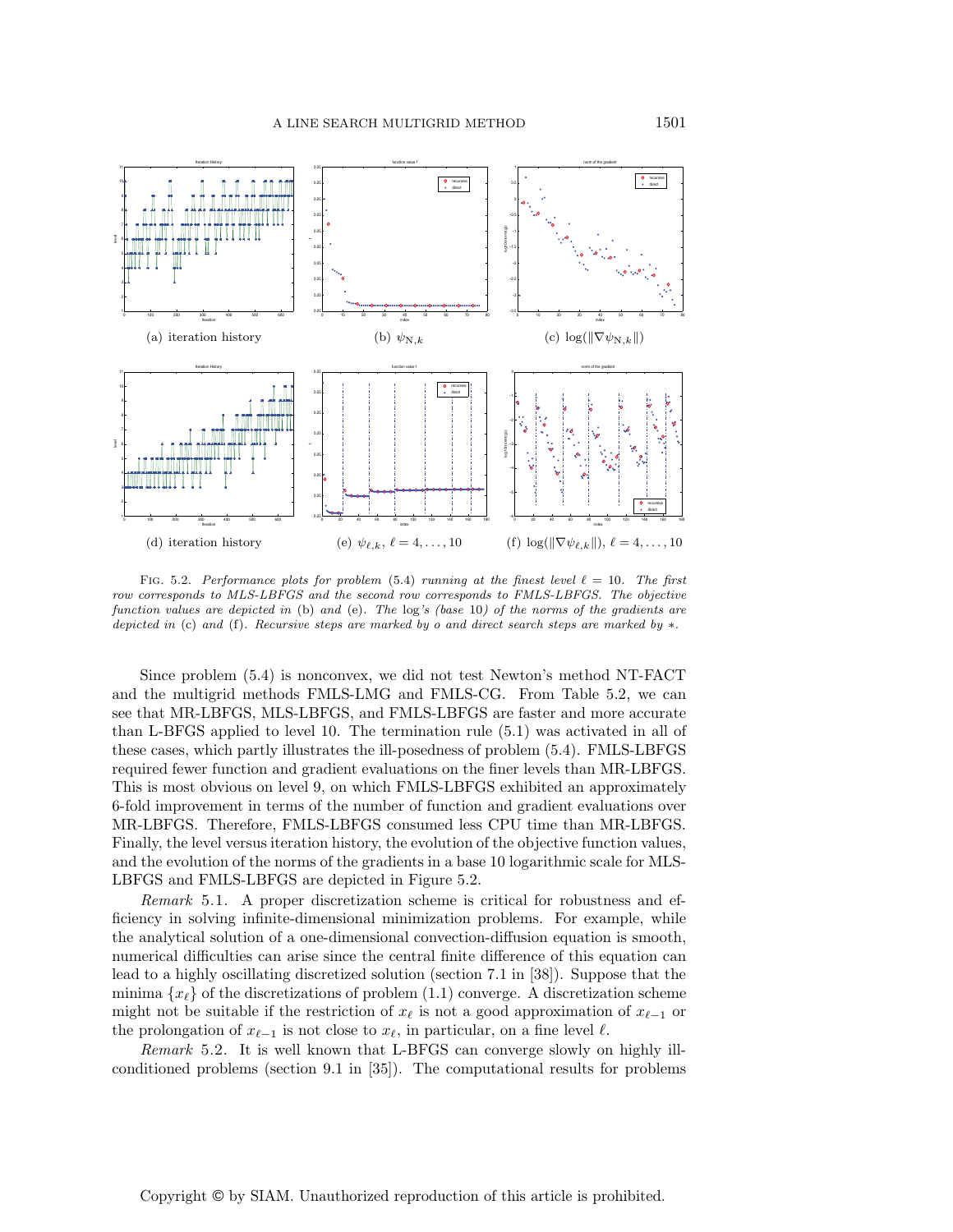(5.2) and (5.4) show that the performance of L-BFGS is improved when it is incorporated within our multigrid framework. Figures 5.1 and 5.2 show that the gradient norm is not monotone decreasing. However, the gradient norm is usually substantially reduced within a few steps after a large increase. Further discussion on the behavior of the gradient norm in the steepest descent method and L-BFGS can be found in [34].

**6. Discussion.** In this paper, we present a new line search multigrid algorithm for general nonconvex unconstrained problems. The algorithm takes as many recursive steps as possible to accelerate the overall computational speed. By imposing a new condition on a modified backtracking line search procedure, the recursive step is guaranteed to be a descent direction. Our multigrid algorithm has been implemented using the limited memory BFGS method to compute direct search directions. Although this method has not yet been shown to converge in theory, it exhibits excellent computational efficiency. Our future work includes developing a direct search direction that is able to utilize historical information more effectively and extending our algorithmic framework to optimization problems with constraints.

**Acknowledgments.** We want to thank Philippe L. Toint for his comments on the manuscript and for stimulating discussions on multigrid optimization. The authors are grateful to two anonymous referees for their detailed and valuable comments and suggestions.

### REFERENCES

- [1] U. M. Ascher and E. Haber, A multigrid method for distributed parameter estimation problems, Electron. Trans. Numer. Anal., 15 (2003), pp. 1–17.
- [2] M. Benzi, E. Haber, and L. Hanson, Multilevel Algorithms for Large-Scale Interior Point Methods in Bound Constrained Optimization, Technical Rep., Department of Mathematics and Computer Science, Emory University, Atlanta, GA, 2006.
- [3] A. BORZI, Multilevel Methods in Optimization with Partial Differential Equations, Lecture notes, Insitut für Mathematik und Wissenschaftliches Rechnen, Karl-Franzens-Universität Graz, Graz, Austria.
- [4] A. Borzì, On the convergence of the  $MG/OPT$  method, PAMM, 5 (2005), pp. 735–736.
- [5] A. BORZÌ AND K. KUNISCH, A multigrid scheme for elliptic constrained optimal control problems, Comput. Optim. Appl., 31 (2005), pp. 309–333.
- [6] A. BORZÌ AND K. KUNISCH, A globalization strategy for the multigrid solution of elliptic optimal control problems, Optim. Methods Softw., 21 (2006), pp. 445–459.
- [7] S. Boyd and L. Vandenberghe, Convex Optimization, Cambridge University Press, Cambridge, UK, 2004.
- [8] J. H. Bramble, Multigrid Methods, Pitman Res. Notes Math. Ser. 294, Longman Scientific & Technical, Harlow, UK, 1993.
- [9] A. Brandt, Multi-level adaptive solutions to boundary-value problems, Math. Comp., 31 (1977), pp. 333–390.
- [10] A. BRANDT, Multigrid Techniques: 1984 Guide with Applications to Fluid Dynamics, GMD-Stud. 85, Gesellschaft für Mathematik und Datenverarbeitung mbH, St. Augustin, Germany, 1984.
- [11] W. L. Briggs, V. E. Henson, and S. F. McCormick, A Multigrid Tutorial, 2nd ed., SIAM, Philadelphia, 2000.
- [12] R. H. Byrd, J. Nocedal, and R. B. Schnabel, Representations of quasi-Newton matrices and their use in limited memory methods, Math. Programming, 63 (1994), pp. 129–156.
- [13] J. E. DENNIS, JR., AND R. B. SCHNABEL, Numerical Methods for Unconstrained Optimization and Nonlinear Equations, Prentice Hall Ser. Comput. Math., Prentice–Hall, Englewood Cliffs, NJ, 1983.
- [14] E. D. DOLAN, J. J. MORÉ, AND T. S. MUNSON, Benchmarking Optimization Software with Cops 3.0, Technical Rep., Mathematics and Computer Science Division, Argonne National Laboratory, Argonne, France, 2004.
- [15] T. DREYER, B. MAAR, AND V. SCHULZ, *Multigrid optimization in applications*, J. Comput. Appl. Math., 120 (2000), pp. 67–84.